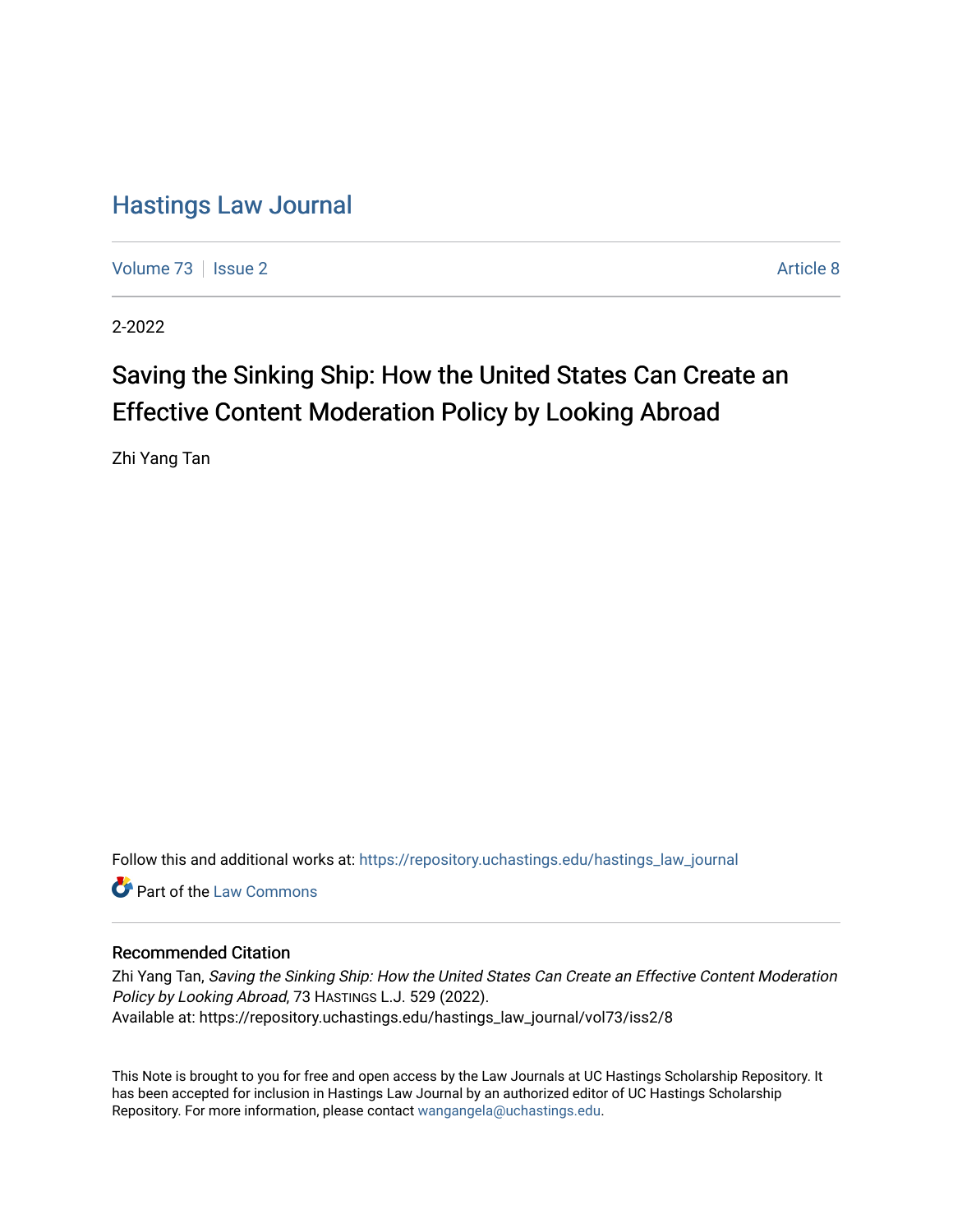# *Notes*

# Saving the Sinking Ship: How the United States Can Create an Effective Content Moderation Policy by Looking Abroad

### ZHI YANG TAN<sup>†</sup>

*Each day, the world creates another 2.5 quintillion bytes of data, with most of it being accessible by the average person through the smartphone they carry in their pocket. That data may often take the form of informative new articles or funny cat videos, but also hidden within that sea of information is content designed for more malicious purposes. While much of the world, and especially the U.S., has historically taken a laissez-faire approach to moderating online content, such an approach is quickly becoming outdated and ineffective as more people are exposed to disinformation or hate speech online, which can have effects that spill over into the real world. Governments and platforms are therefore facing the difficult problem of how to best limit this harmful content while not stifling the power of the internet as a tool for expression. Many other countries in the last decade have begun abandoning the laissez-faire approach and are developing their own solutions to online content moderation.*

*This Note presents an international typography of those approaches. It groups them into three general categories: platform-focused regulations meant to encourage platforms to properly moderate, user-focused regulations that punish citizens that create or disseminate harmful content, and education-based reforms that aim to create a more informed populace. Then, it examines in detail how each are implemented and their potential strengths and weaknesses. Finally, it proposes potential reforms for the U.S. that combines all three approaches in a way that empowers governments, platforms, and citizens themselves to address the problems cooperatively without engaging in statesponsored censorship and abandoning important free speech principles in the process.*

<sup>†</sup> J.D. Candidate 2022, University of California, Hastings College of the Law; Senior Communications Editor, *Hastings Law Journal*. The Author would like to thank Professor Chimène Keitner for her invaluable guidance and feedback throughout the entire writing process, as well as all the HLJ editors that reviewed this Note to make it the best it can be.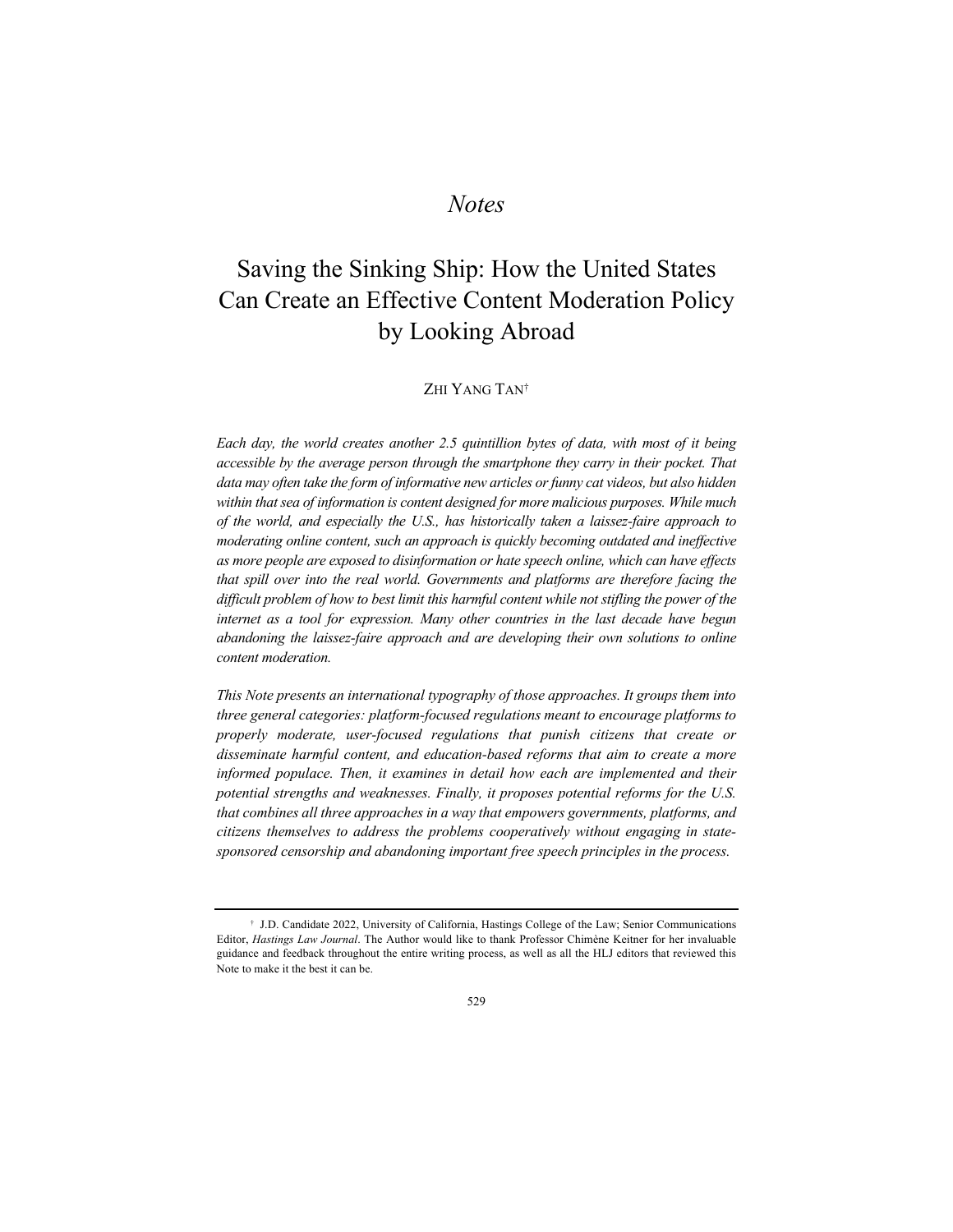### 530 *HASTINGS LAW JOURNAL* Vol. 73:2

# TABLE OF CONTENTS

| A. CONTEMPORARY SOLUTIONS TO CONTENT MODERATION 536            |  |
|----------------------------------------------------------------|--|
| B. IMPORTANT ISSUES FOR NEW REGULATIONS TO ADDRESS  539        |  |
| IV. INTERNATIONAL APPROACHES TO CONTENT MODERATION  541        |  |
|                                                                |  |
|                                                                |  |
|                                                                |  |
| V. APPLYING THESE APPROACHES TO THE UNITED STATES  549         |  |
|                                                                |  |
|                                                                |  |
| 2. Creating a Government Body to Help Standardize Content      |  |
|                                                                |  |
| 3. Increasing Individual Disincentives for Disinformation 552  |  |
| 4. Implementing Education Programs through a Cross-Sector Push |  |
|                                                                |  |
|                                                                |  |
| 1. Designing Platform Content Guidelines Around Their          |  |
|                                                                |  |
| 2. Using Algorithms Alongside Community Moderation 556         |  |
|                                                                |  |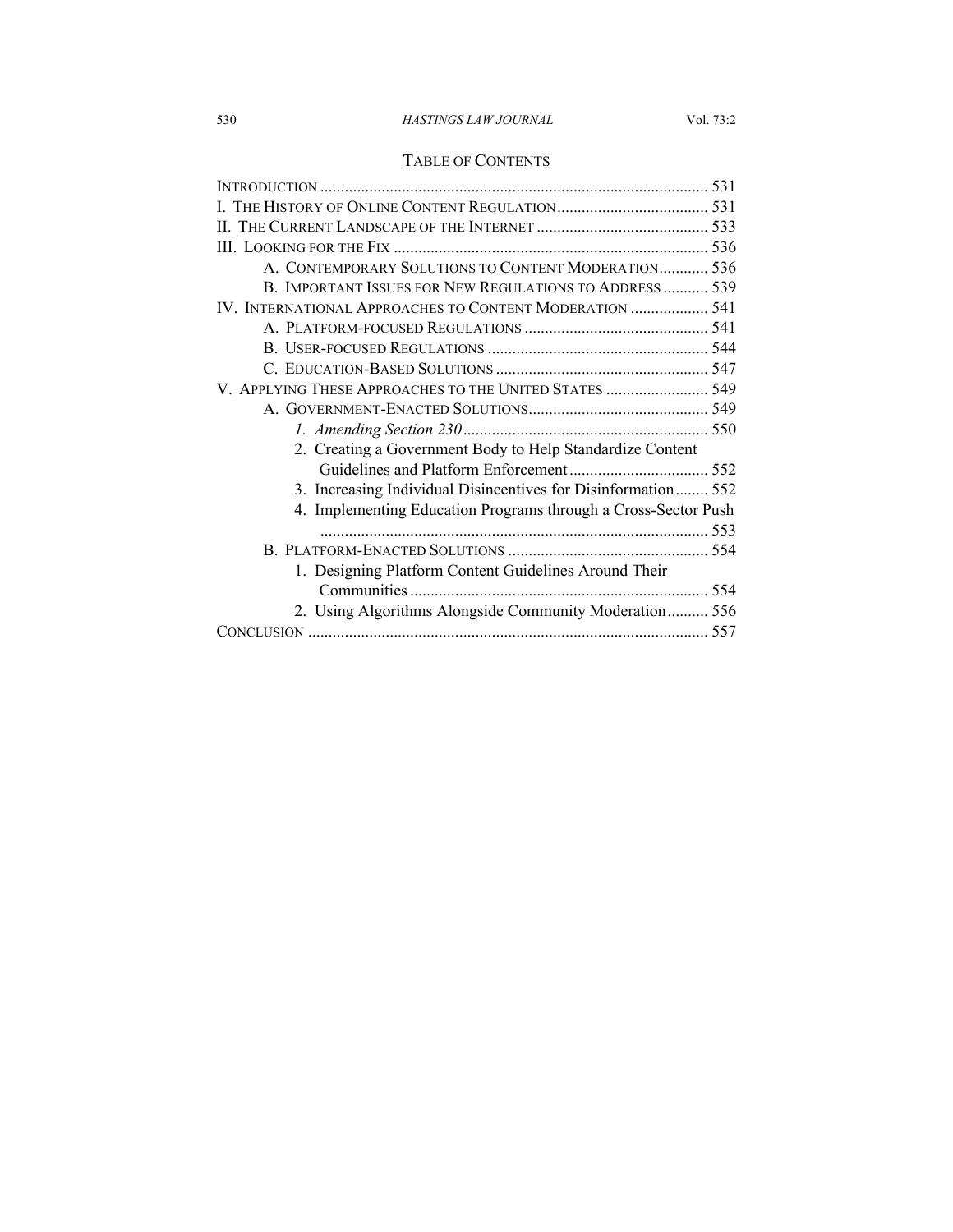#### **INTRODUCTION**

Since the beginning of the twenty-first century, the internet has become an integral part of everyday life for over half of the world's population.<sup>1</sup> It enables global communication, online marketplaces, and perhaps most important, content creation. In the last ten years, American internet usage has become increasingly mobile, with over 85% of Americans having access to the internet through the smartphone they carry around with them every day.<sup>2</sup> But this technological revolution comes with a cost. Those with ill intentions are given immense power to promulgate ideas that they otherwise would not be able to promulgate. This is because entry barriers that traditionally surrounded content creation suddenly came crumbling down, and now everyone has equal opportunity and power to create. As such, governments and private corporations around the world have been asking a big question: what is the best way to moderate user-created content online?

This Note addresses the various international approaches that have been taken towards solving the problem of content moderation problems, specifically regarding the rise of misinformation and disinformation online, and how those approaches could be applied to an American content moderation policy overhaul. Section I briefly discusses the roots of internet regulation in the U.S., and how a commitment to laissez-faire moderation has created an environment that encourages free expression but has also given rise to the use of the internet for malicious goals. Section II discusses the current landscape of the internet, and how its structure has allowed harmful content to thrive online. Section III discusses recent attempts to solve the content moderation problems, and various issues and considerations in content moderation that function as limitations on policy. Section IV analyzes the three main approaches to content moderation seen abroad and discusses the various benefits and drawbacks to each approach. And finally, Section V provides a framework for a possible solution in the U.S. centered around a combination of solutions enacted by governments and platforms alike.

#### I. THE HISTORY OF ONLINE CONTENT REGULATION

In the early days of the internet,<sup>3</sup> users, service providers, and regulators faced a problem: who was responsible for the content that was posted online? Legal precedent involving traditional print media held publishers liable for false or libelous content they published because they had direct control and

<sup>1.</sup> *Global Digital Population as of January 2021*, STATISTA (Sept. 10, 2021), https://www.statista.com/ statistics/617136/digital-population-worldwide.

<sup>2.</sup> *Mobile Fact Sheet*, PEW RSCH. CTR. (Apr. 7, 2021), https://www.pewresearch.org/internet/fact-sheet/ mobile.

<sup>3.</sup> While the Internet was originally developed as a military communications network, the Internet as we know it today, and for the purposes of this Note, truly began in 1989, when Tim Berners-Lee created the World Wide Web, allowing individual end-users to share information online. *History of the Web*, WORLD WIDE WEB FOUND., https://webfoundation.org/about/vision/history-of-the-web (last visited Jan. 24, 2022).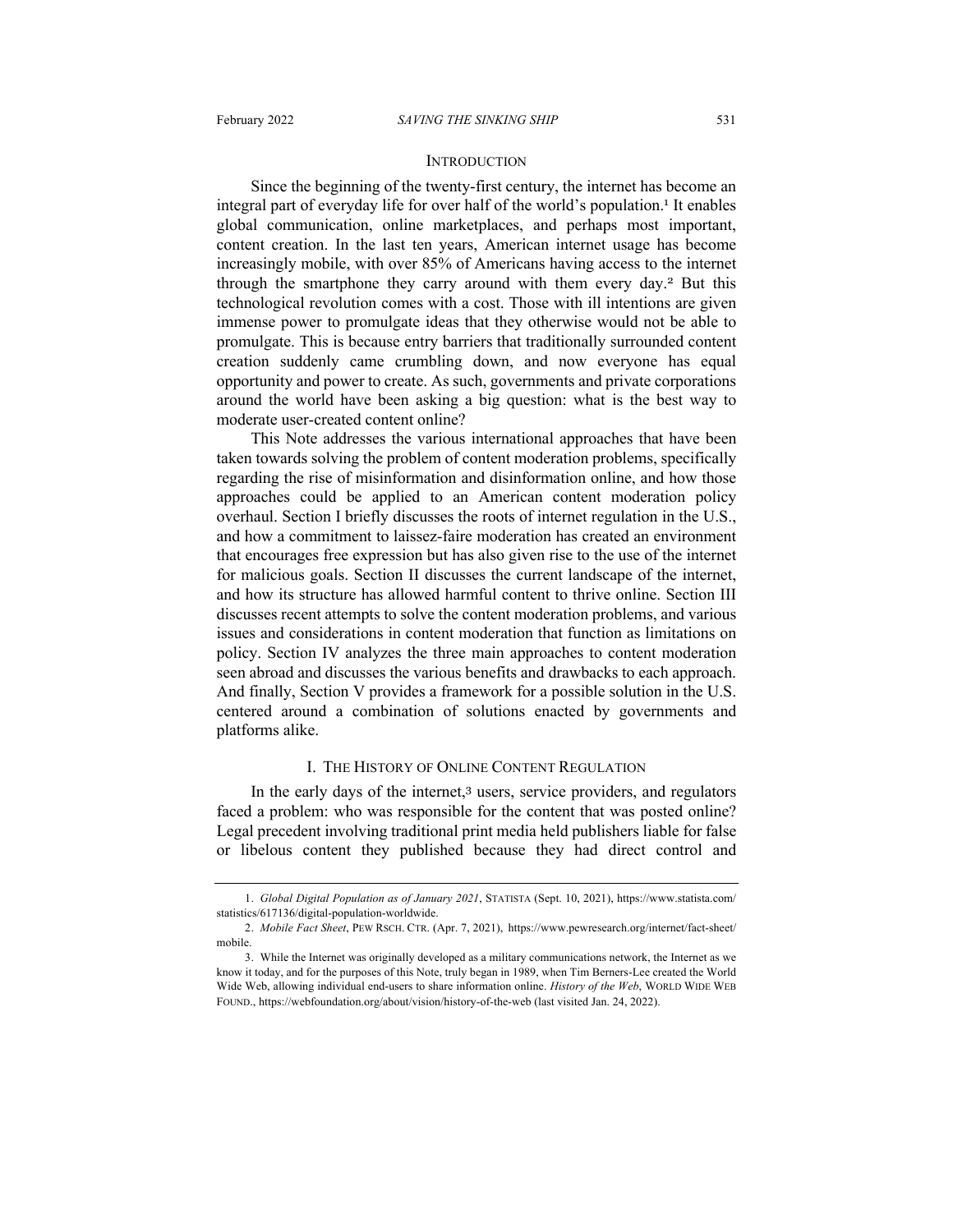knowledge over the publications, while the distributors of those materials could not be liable because of their lack of control.<sup>4</sup> However, it was unclear how the roles of publisher and distributor would be applied on the internet, where websites often played both. In *Cubby, Inc. v. CompuServe, Inc.* ("*Cubby*"), the Southern District of New York held that CompuServe, an online information service that had "little or no editorial control" over the user-generated publications it hosted, was more akin to a distributor and was thus not liable for an allegedly libelous newsletter that it hosted on its servers.<sup>5</sup> However, in *Stratton Oakmont, Inc. v. Prodigy Services, Co.*, the New York Supreme Court in Nassau County held that Prodigy Services ("Prodigy"), another online information service, could be liable for a libelous post against Stratton Oakmont made by an unidentified bulletin board user because Prodigy was engaging in at least basic content moderation for the board. <sup>6</sup> Their use of content guidelines, software screening for offensive language, and the existence of an "emergency delete function" for when Prodigy felt that a post needed to be removed were enough for the court to differentiate it from *Cubby*, and hold that it was a publisher by virtue of its editorial control over the bulletin board content.<sup>7</sup>

These cases came to the attention of Chris Cox, a United States Representative from California, who thought that both cases were incorrectly decided.<sup>8</sup> He believed that forcing companies to choose between not moderating their content at all and avoiding any liability, or moderating their content to promote platform health and then being held liable for what users out of their direct control were posting, would turn the internet into the "Wild West[,] and nobody would have any incentive to keep the internet civil."<sup>9</sup> To solve this issue, Cox and fellow representative Ron Wyden from Oregon introduced the Communications Decency Act, which itself was an addition to the Telecommunications Act of 1996. <sup>10</sup> Section 230(c), of the act reads as follows:

"No provider or user of an interactive computer service shall be treated as the publisher or speaker of any information provided by another information content provider."<sup>11</sup>

Often referred to as simply "Section 230," these words created an almost impervious shield for service providers against liability for content their users created.<sup>12</sup> Additionally, no service provider could be held liable for any good

<sup>4.</sup> Smith v. California, 361 U.S. 147, 153 (1959).

<sup>5.</sup> Cubby, Inc. v. CompuServe, Inc., 776 F.Supp. 135, 140 (S.D.N.Y. 1991).

<sup>6.</sup> Stratton Oakmont, Inc. v. Prodigy Servs., Co., 1995 WL 323710, at \*2, \*3 (N.Y. Sup. Ct. 1995).

<sup>7.</sup> *Id.* at \*3–4*.*

<sup>8.</sup> Matt Reynolds, *The Strange Story of Section 230, the Obscure Law that Created our Flawed, Broken Internet*, WIRED (Mar. 24, 2019, 6:00 AM), https://www.wired.co.uk/article/section-230-communicationsdecency-act.

<sup>9.</sup> *Id.*

<sup>10.</sup> *Id.*

<sup>11.</sup> 42 U.S.C. § 230(c)(1).

<sup>12.</sup> *Section 230 of the Communications Decency Act*, ELEC. FRONTIER FOUND., https://www.eff.org/issues/ cda230 (last visited Jan. 24, 2022) ("In other words, online intermediaries that host or republish speech are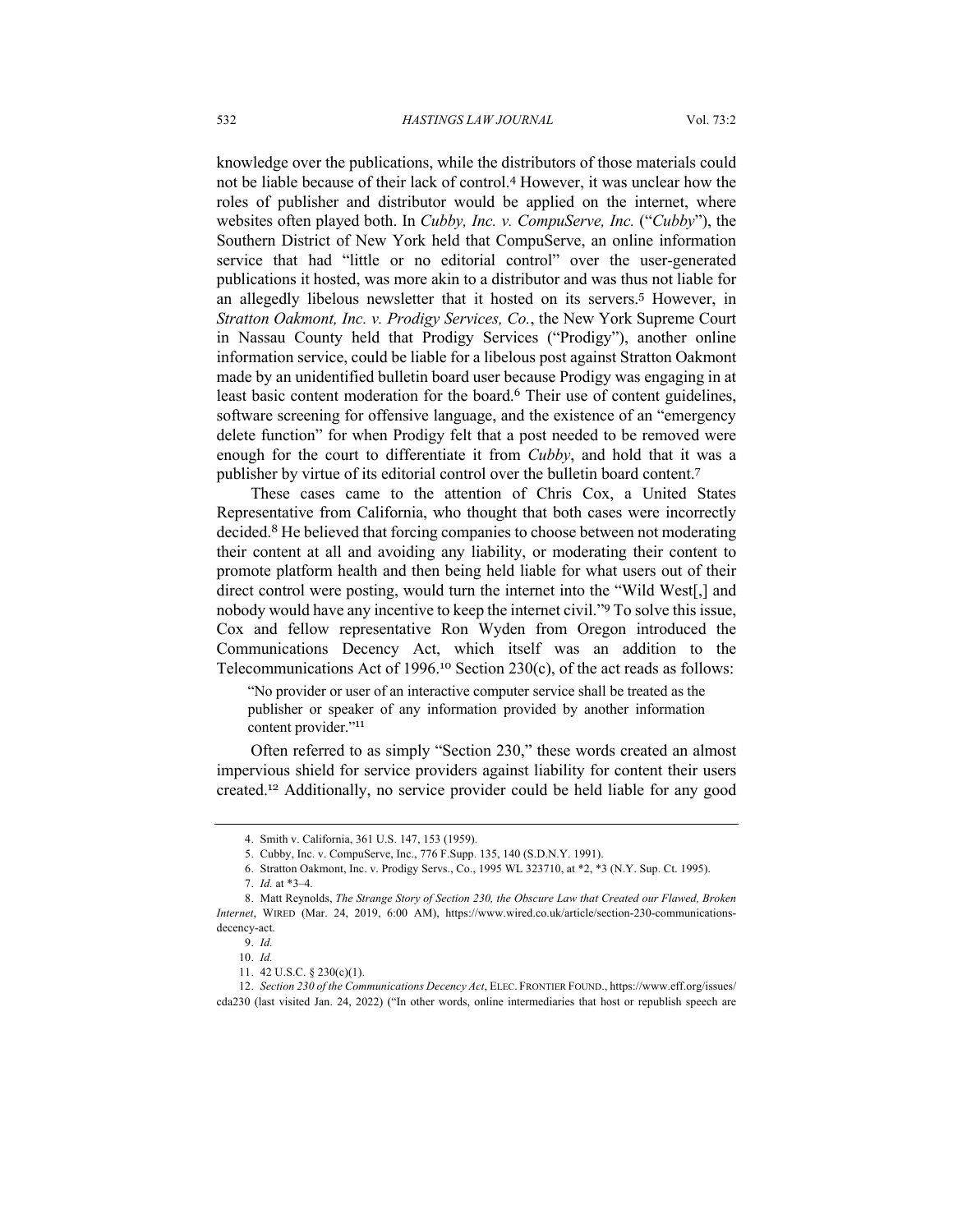faith attempts to remove material that was obscene, lewd, lascivious, filthy, excessively violent, harassing, or otherwise objectionable.<sup>13</sup> For the time being, this seemed to solve the dilemma—companies were now free to moderate usergenerated content on their sites without the fear of being treated as the publisher of that content.

Section 230 greatly shaped the landscape of the early internet. By shielding companies from liability, it encouraged the development of internet intermediaries<sup>14</sup> with business models centered around providing access to an unlimited ocean of user-generated content, rather than their own novel content.<sup>15</sup> Because these protections were unique to American law at the time, and because places like Silicon Valley were becoming international hubs for the latest in technological innovation, the U.S. became the place to be for companies that wanted to create web-based services.<sup>16</sup> Some of the biggest intermediaries— Google, Facebook, Amazon—were founded and are still headquartered in the U.S., and therefore subject to U.S. laws.<sup>17</sup> In total, the U.S. economy's internet sector employs 425,000 people and contributes forty-four billion dollars to gross domestic product because of these and similar other protections.<sup>18</sup>

#### II. THE CURRENT LANDSCAPE OF THE INTERNET

But this explosive growth of the internet has its downsides. Before the internet, very few people had access to a platform with which they could broadcast their thoughts to the world. Now, anyone with an internet-connected device can access social media, post on forums, or write blogs about whatever is on their mind. As the Supreme Court held in *Reno v. American Civil Liberties Union*, the internet allows anyone to "become a town crier with a voice that resonates farther than it could from any soapbox."<sup>19</sup> And while this certainly was a powerful tool, and one that has been essential to the triumphs of democracies over dictatorships,<sup>20</sup> it has also enabled those with malicious intent to abuse that

protected against a range of laws that might otherwise be used to hold them legally responsible for what others say and do.").

<sup>13.</sup> 42 U.S.C. § 230(c)(2)(A).

<sup>14.</sup> Internet intermediaries are defined as companies that bring together or facilitate transactions between third parties on the internet. CHRISTIAN DIPPON, ECONOMIC VALUE OF INTERNET INTERMEDIARIES AND THE ROLE OF LIABILITY PROTECTIONS 3 (2017).

<sup>15.</sup> Stephen Engelberg, *Twenty-Six Words Created the Internet. What Will It Take to Save It?*, PROPUBLICA (Feb. 9, 2021, 2:00 PM), https://www.propublica.org/article/nsu-section-230.

<sup>16.</sup> *Section 230 of the Communications Decency Act*, *supra* note 12.

<sup>17.</sup> Sue Chang, *U.S. Companies Really Do Rule the Tech World—Here's the Chart to Prove It*, MARKETWATCH (Oct. 8, 2018, 12:07 PM), https://www.marketwatch.com/story/us-companies-really-do-rulethe-tech-worldheres-the-chart-to-prove-it-2018-10-08.

<sup>18.</sup> DIPPON, *supra* note 14, at 2.

<sup>19.</sup> Reno v. Am. Civ. Liberties Union, 521 U.S. 844, 870 (1997).

<sup>20.</sup> The internet and social media have been of particular importance in political revolutions in the last decade, including the Arab Spring. *See* Kali Robinson, *The Arab Spring at Ten Years: What's the Legacy of the Uprisings?*, COUNCIL ON FOREIGN RELS. (Dec. 3, 2020, 9:00 AM), https://www.cfr.org/article/arab-spring-tenyears-whats-legacy-uprisings.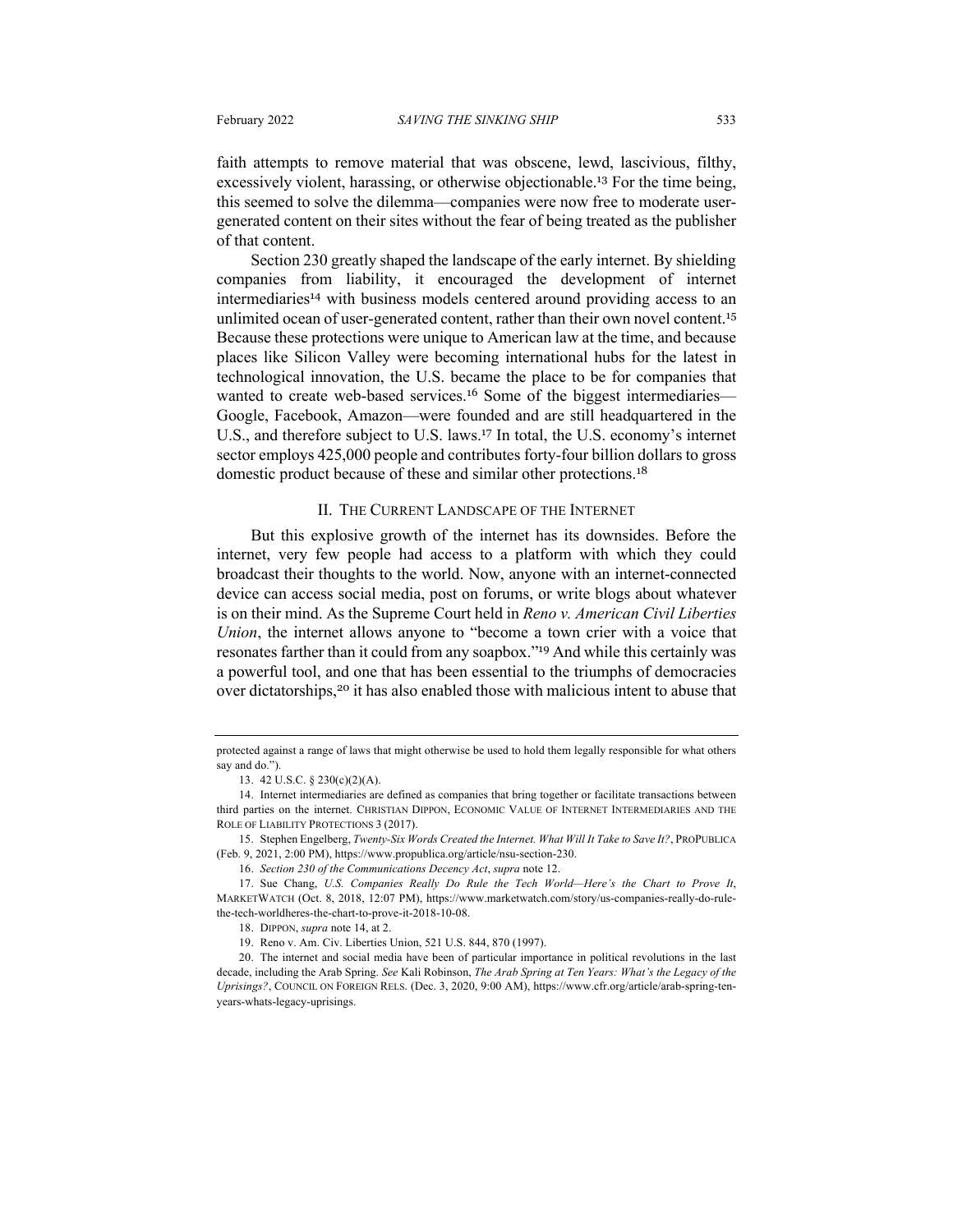power and create harmful content, and harm others on both the individual and community level.

Unlimited access to information has made it necessary for people to filter that information to easily digestible amounts. But that filtering process is never completely neutral, and users may trend towards creating their own personal echo chambers by self-selecting the information they want to see and ignoring the rest. Researchers from the Massachusetts Institute of Technology have found that shared partisanship (in their experiment, political ideology) has a causal effect on the social ties that people form with one another.<sup>21</sup> In another study, researchers found that Facebook users tended to "seek out and receive information that strengthens their preferred narrative."<sup>22</sup>

The effect of these echo chambers is worsened further through algorithms designed to keep users engaged with websites. Today, companies gather large sums of data on their consumers—their likes, dislikes, interests, and habits that allows them to curate content that algorithms determine to be potentially interesting.<sup>23</sup> Progressive iterations will curate the feed further to ensure maximum engagement by the user, and by extension maximum profits for adsupported platforms. <sup>24</sup> In the end, social media feeds become primarily populated with information that conforms to the user's biases,<sup>25</sup> further secluding them in the echo chamber.

And so, within these individualized echo chambers, an inherent desire to seek out information that conforms to one's beliefs and a system designed to feed a user with that information join forces to induce the spread of misinformation and disinformation, perhaps the most pervasive type of harmful content online today.<sup>26</sup> Trust in traditional news media has fallen significantly over the past few years, with only 46% of Americans in 2021 reporting that they trusted traditional media.<sup>27</sup> Instead, Americans are increasingly turning to social

<sup>21.</sup> Mohsen Mosleh, Cameron Martel, Dean Eckles, & David G. Rand, *Shared Partisanship Dramatically Increases Social Tie Formation in a Twitter Field Experiment*, 118 PNAS, no. 7, 2021, at 2.

<sup>22.</sup> Walter Quattrociocchi, Antonio Scala, & Cass Sunstein, Echo Chambers on Facebook 14 (June 13, 2016) (Discussion Paper No. 877) (on file with Harvard University, John M. Olin Center for Law, Economics, and Business), http://www.law.harvard.edu/programs/olin\_center/papers/pdf/Sunstein\_877.pdf.

<sup>23.</sup> Sang Ah Kim, *Social Media Algorithms: Why You See What You See*, 2 GEO. L. TECH. REV. 147, 147  $(2017)$ 

<sup>24.</sup> *Id.*; *see also* David Bauder & Michael Liedtke, *Whistleblower: Facebook Chose Profit Over Public Safety*, A.P. NEWS (Oct. 4, 2021), https://apnews.com/article/facebook-whistleblower-frances-haugen-4a3640440769d9a241c47670facac213.

<sup>25.</sup> Christopher Seneca, *How to Break Out of Your Social Media Echo Chamber*, WIRED (Sept. 17, 2020, 9:00 AM), https://www.wired.com/story/facebook-twitter-echo-chamber-confirmation-bias ("The algorithms ignore the recency and frequency of what our friends are posting and instead focus on what we 'like,' 'retweet,' and 'share' to keep feeding content that is similar to what we've indicated makes us comfortable.").

<sup>26.</sup> Misinformation is false or out-of-context information presented as fact. Disinformation is a type of misinformation created with the specific intent to deceive its audience. Meira Gebel, *Misinformation vs. Disinformation: What to Know About Each Form of False Information, and How to Spot them Online*, BUS. INSIDER (Jan. 15, 2021, 1:02 PM), https://www.businessinsider.com/misinformation-vs-disinformation.

<sup>27.</sup> Felix Salmon, *Media Trust Hits New Low*, AXIOS (Jan. 21, 2021), https://www.axios.com/media-trustcrisis-2bf0ec1c-00c0-4901-9069-e26b21c283a9.html.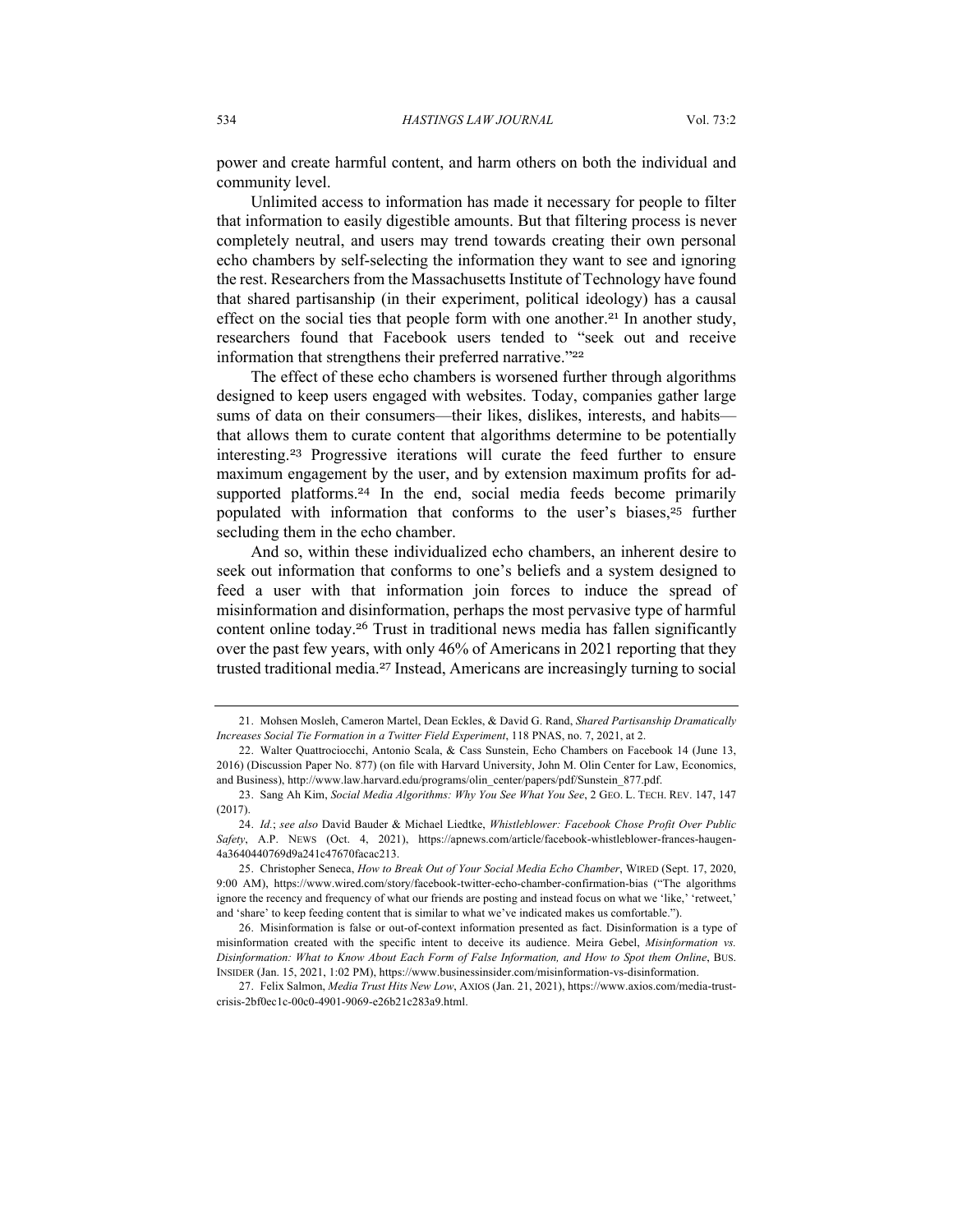media,<sup>28</sup> where the truth of posts can be hard to verify given their often usergenerated nature. A 2019 survey by Ipsos found that 86% of people globally believe that they have been exposed to fake news, with another 86% of that group reporting initially believing what they saw.<sup>29</sup>

While a fake image of a former president soiling himself on a golf course<sup>30</sup> may be relatively harmless and perhaps even funny, the spread of misinformation and disinformation can have significant real-world effects when it encourages behavior that adversely affects others. This has been especially evident during the COVID-19 pandemic, where a wave of misinformation and disinformation surrounding the pandemic and various actions by health officials led international bodies to dub the phenomenon as its own "infodemic."<sup>31</sup> Almost two-thirds of Americans reported seeing news about the disease that seemed made up.<sup>32</sup> For example, a viral post from March 2020 alleging that a nationwide lockdown would be announced per the Robert T. Stafford Act<sup>33</sup> was one of many incidents that contributed to grocery store shelves being cleared out nationwide. <sup>34</sup> Studies have predicted that disinformation campaigns regarding the safety of COVID-19 vaccines may also be strong predictors of lowered vaccination rates in the future.<sup>35</sup>

More importantly, though, disinformation presents an existential threat to democracy. A system of government built on the will of the people requires citizens to be knowledgeable and informed so that they can make the best possible decisions. But this requirement can be and has been subject to abuse. For example, disinformation campaigns have been a favored tactic of Russia, which has used them since the fall of the Soviet Union.<sup>36</sup> While Russian disinformation has typically been targeted at its European interests, in the last

32. Christina Pazzanese, *Battling the 'Pandemic of Misinformation*,*'* HARV. GAZETTE (May 8, 2020), https://news.harvard.edu/gazette/story/2020/05/social-media-used-to-spread-create-covid-19-falsehoods.

33. Reuters Staff, *False Claim: A Text Says Trump to Declare Mandatory Quarantine Under the Stafford Act*, REUTERS (Mar. 18, 2020), https://www.reuters.com/article/uk-factcheck-quarantine-stafford-act/falseclaim-a-text-says-trump-to-declare-mandatory-quarantine-under-the-stafford-act-idUSKBN2153UR.

<sup>28.</sup> Darrell West, *How to Combat Fake News and Disinformation*, BROOKINGS. (Dec. 18, 2017), https://www.brookings.edu/research/how-to-combat-fake-news-and-disinformation.

<sup>29.</sup> Sean Simpson, *Fake News: A Global Epidemic Vast Majority (86%) of Online Global Citizens Have Been Exposed to It*, IPSOS (June 11, 2019), https://www.ipsos.com/en-us/news-polls/cigi-fake-news-globalepidemic.

<sup>30.</sup> Dan Evon, *Did President Trump Experience Diarrhea on a Golf Course?*, SNOPES (Apr. 10, 2017), https://www.snopes.com/fact-check/trump-diarrhea-golf-course.

<sup>31.</sup> World Health Organization, Novel Coronavirus (2019-nCoV) Situation Report – 13, at 2 (2020); António Guterres (@antonioguterres), TWITTER (Mar. 27, 2020, 8:55 PM), https://twitter.com/antonioguterres/ status/1243748397019992065.

<sup>34.</sup> James Peltz & Sam Dean, *Sales Are Up at Supermarkets. But that Brings New Problems for the Grocery Industry*, L.A. TIMES (Mar. 16, 2020), https://www.latimes.com/business/story/2020-03-15/grocery-storeindustry-coronavirus.

<sup>35.</sup> Steven Reinberg, *Lies Spread on Social Media Hamper Vaccinations*, WEBMD (Oct. 30, 2020), https://www.webmd.com/vaccines/covid-19-vaccine/news/20201030/lies-spread-on-social-media-may-meanfewer-vaccinations.

<sup>36.</sup> Neil MacFarquhar, *A Powerful Russian Weapon: The Spread of False Stories*, N.Y. TIMES (Aug. 28, 2016), https://www.nytimes.com/2016/08/29/world/europe/russia-sweden-disinformation.html.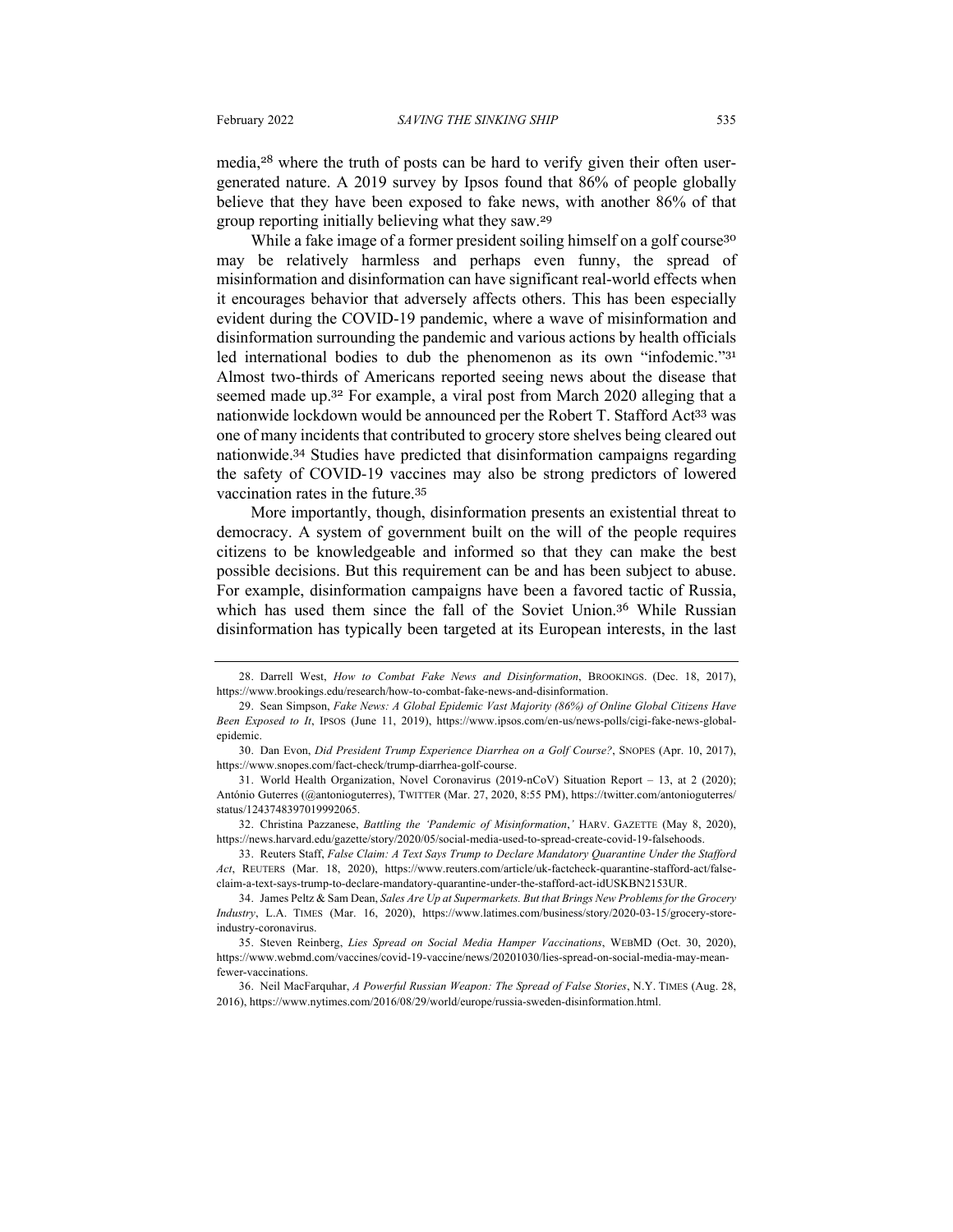three U.S. election cycles, Russia and other foreign countries have repeatedly attempted to create discord among U.S. voters through social media disinformation campaigns.<sup>37</sup> Notably, they did this by creating fake accounts to make posts that simply "stir the informational pot" by taking advantage of divisive topics.<sup>38</sup> While the effect these campaigns have had on political polarization is potentially limited, <sup>39</sup> they still highlight the fact that social media's ubiquity allows for attempts at large-scale democratic interference that can go virtually unnoticed on social media.

#### III. LOOKING FOR THE FIX

#### A. CONTEMPORARY SOLUTIONS TO CONTENT MODERATION

As of 2021, Section 230 is still controlling law. But it draws almost universal disdain from the political spectrum because it removes almost all liability for intermediaries. It notoriously shielded companies from liability when their services were used for threatening fellow employees,<sup>40</sup> housing discrimination,<sup>41</sup> and even coordinating terrorist attacks overseas.<sup>42</sup> The shield that was originally supposed to encourage moderation now seems to protect intermediaries even when they fail to take proper steps to prevent abuse of their services. Attempts at content moderation now seem to be prompted more so by societal outrage against the platforms, rather than a genuine desire to keep those platforms safe for users.<sup>43</sup>

The current state of online content moderation affairs is therefore a disjointed, laissez-faire system of internet governance, where the government has taken a back seat to let intermediaries themselves find a solution to moderate harmful content on their own platforms. Depending on the situation, platforms have been known to remove content, relocate content, directly edit content, add warnings for readers, add alternative perspectives, or disable comments.<sup>44</sup> But

<sup>37.</sup> NAT'L INTEL. COUNCIL, FOREIGN THREATS TO THE 2020 US FEDERAL ELECTIONS i (2021), https://www.dni.gov/files/ODNI/documents/assessments/ICA-declass-16MAR21.pdf.

<sup>38.</sup> Joshua Yaffa, *Is Russian Meddling as Dangerous as We Think?*, NEW YORKER (Sept. 7, 2020), https://www.newyorker.com/magazine/2020/09/14/is-russian-meddling-as-dangerous-as-we-think.

<sup>39.</sup> Joshua A. Tucker, Andrew Guess, Pablo Barberá, Cristian Vaccari, Alexandra Siegel, Sergey Sanovich, Denis Stukal, & Brendan Nyhan, *Social Media, Political Polarization, and Political Disinformation: A Review of the Scientific Literature*, HEWLETT FOUND. 15 (2018) ("Exposure to political disagreement on social media appears to be high, internet access and social media usage are not correlated with increases in polarization, and misinformation appears to have only limited effects on citizens' levels of political knowledge.") (citations omitted).

<sup>40.</sup> Delfino v. Agilent Techs., 145 Cal. App. 4th 790, 795 (Ct. App. 2006).

<sup>41.</sup> Chi. Laws' Comm. for C.R. Under Law v. Craigslist, Inc., 519 F.3d 666, 672 (7th Cir. 2008).

<sup>42.</sup> Force v. Facebook, Inc., 934 F.3d 53, 71 (2d. Cir. 2019).

<sup>43</sup>. Julia Carrie Wong & Olivia Solon, *Facebook Releases Content Moderation Guidelines – Rules Long Kept Secret*, THE GUARDIAN (Apr. 24, 2018, 6:14 PM), https://www.theguardian.com/technology/2018/apr/24/ facebook-releases-content-moderation-guidelines-secret-rules ("The disclosure comes amid a publicity blitz by the company to regain users' trust following the Observer's revelation in March that the personal Facebook data of tens of millions of users was improperly obtained by a political consultancy.").

<sup>44.</sup> Eric Goldman, *Content Moderation Remedies*, MICH. TECH. L. REV. (forthcoming).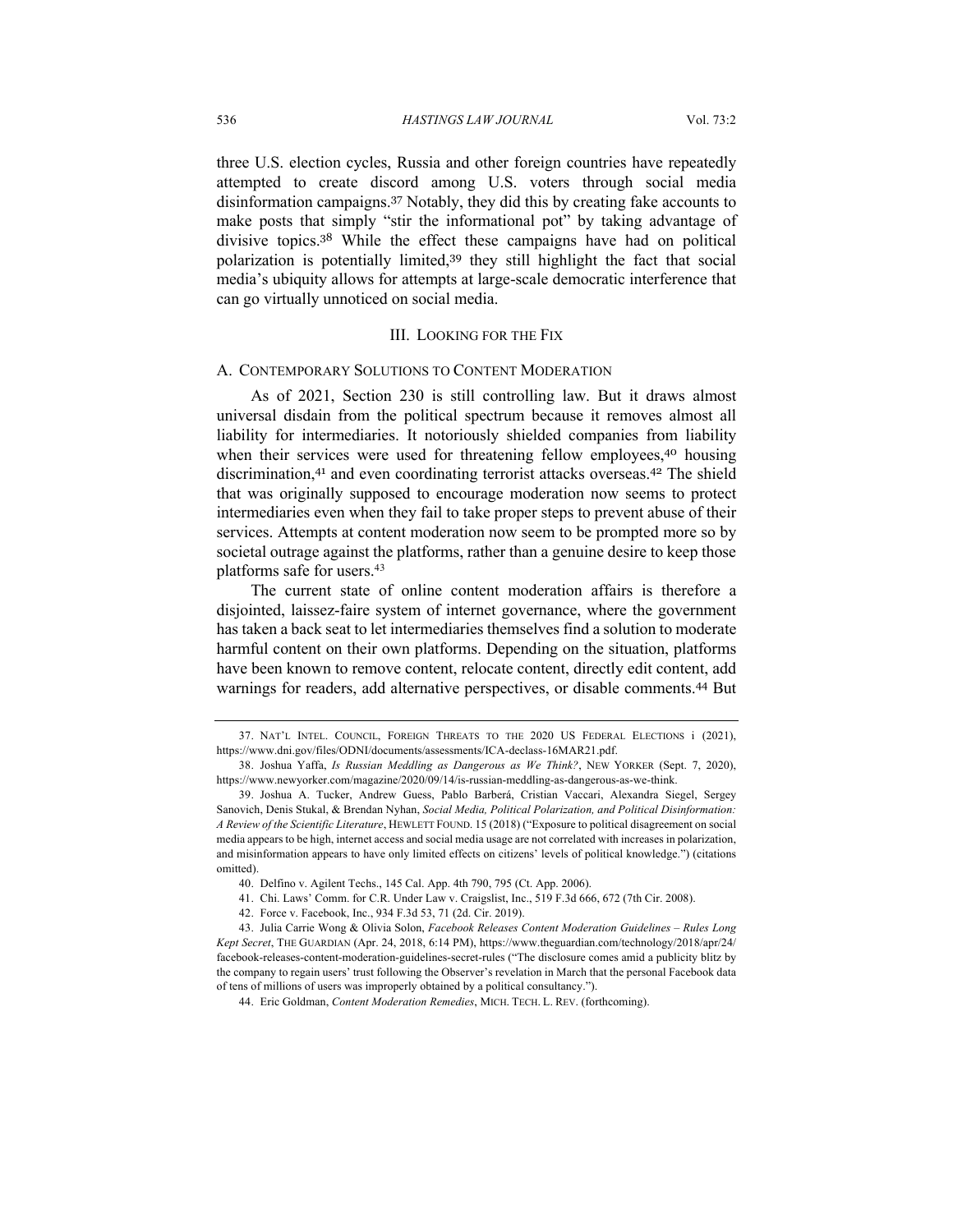the application of these methods is often piecemeal and confusing, with vague definitions about what content is considered harmful and what should be done about it. Further complicating the issue is the fact that moderation is inherently influenced by the moderator's own beliefs and biases, which can introduce inconsistencies in enforcement, even within one platform.

One popular way for platforms to introduce consistency into their moderation processes is to publish universal community standards or guidelines: a set of rules or principles that dictate what kinds of content is considered appropriate. Every user is made aware of the community standards as part of their user agreement, and users agree to allow platforms to remove content they post that violates those standards.<sup>45</sup> But there is no standardized set of rules between platforms, leading to user confusion over what is appropriate or inappropriate on any given platform. For example, YouTube's policies contain an explicit ban on COVID-19 information that contradicts the WHO or any local health authorities, with videos found to violate this policy are *completely* removed from the site.<sup>46</sup> On the other hand, Facebook's community standards do not explicitly prevent the posting of misinformation, and instead simply note that posts that are internally deemed to contain fake news will be shown lower in user feeds.<sup>47</sup>

In addition, social media platforms have trended away from a model of meticulous community moderation to more large-scale commercial content moderation.<sup>48</sup> This was prompted by the sheer amount of material that needs to be screened for harmful content.<sup>49</sup> While sites like Reddit primarily use a combination of paid employees and volunteer moderators from the community, others like Twitter and YouTube now pride themselves on algorithmic moderation (separate from the algorithms that curate feeds) through systems that automatically classify content and determine whether they conform to community standards.<sup>50</sup> However, the workings of these systems are often black boxes that have no oversight or transparency by those outside of the company.<sup>51</sup>

<sup>45.</sup> *Terms of Service*, YOUTUBE, https://www.youtube.com/ static?template=terms (last visited Jan. 24, 2022) ("If we reasonably believe that any Content is in breach of this Agreement or may cause harm to YouTube, our users, or third parties, we may remove or take down that Content in our discretion."); *Terms of Service*, TWITTER, https://twitter.com/en/tos (last visited Jan. 24, 2022) ("We reserve the right to remove Content that violates the User Agreement, including for example, copyright or trademark violations or other intellectual property misappropriation, impersonation, unlawful conduct, or harassment.").

<sup>46.</sup> *COVID-19 Medical Misinformation Policy*, YOUTUBE (May 20, 2020), https://support.google.com/ youtube/answer/9891785.

<sup>47.</sup> *False News*, FACEBOOK, https://www.facebook.com/communitystandards/ false\_news (last visited Jan. 24, 2022).

<sup>48.</sup> Robert Gorwa, Reuben Binns, & Christian Katzenbach, *Algorithmic Content Moderation: Technical and Political Challenges in the Automation of Platform Governance*, BIG DATA & SOC'Y 2 (2020).

<sup>49.</sup> Katie Zigelman, *Why Use AI for Content Moderation*, SPECTRUM LABS (Aug. 10, 2019), https://www.spectrumlabsai.com/the-blog/2019/8/10/why-use-ai-for-moderation.

<sup>50.</sup> *Id.*

<sup>51.</sup> *Id.*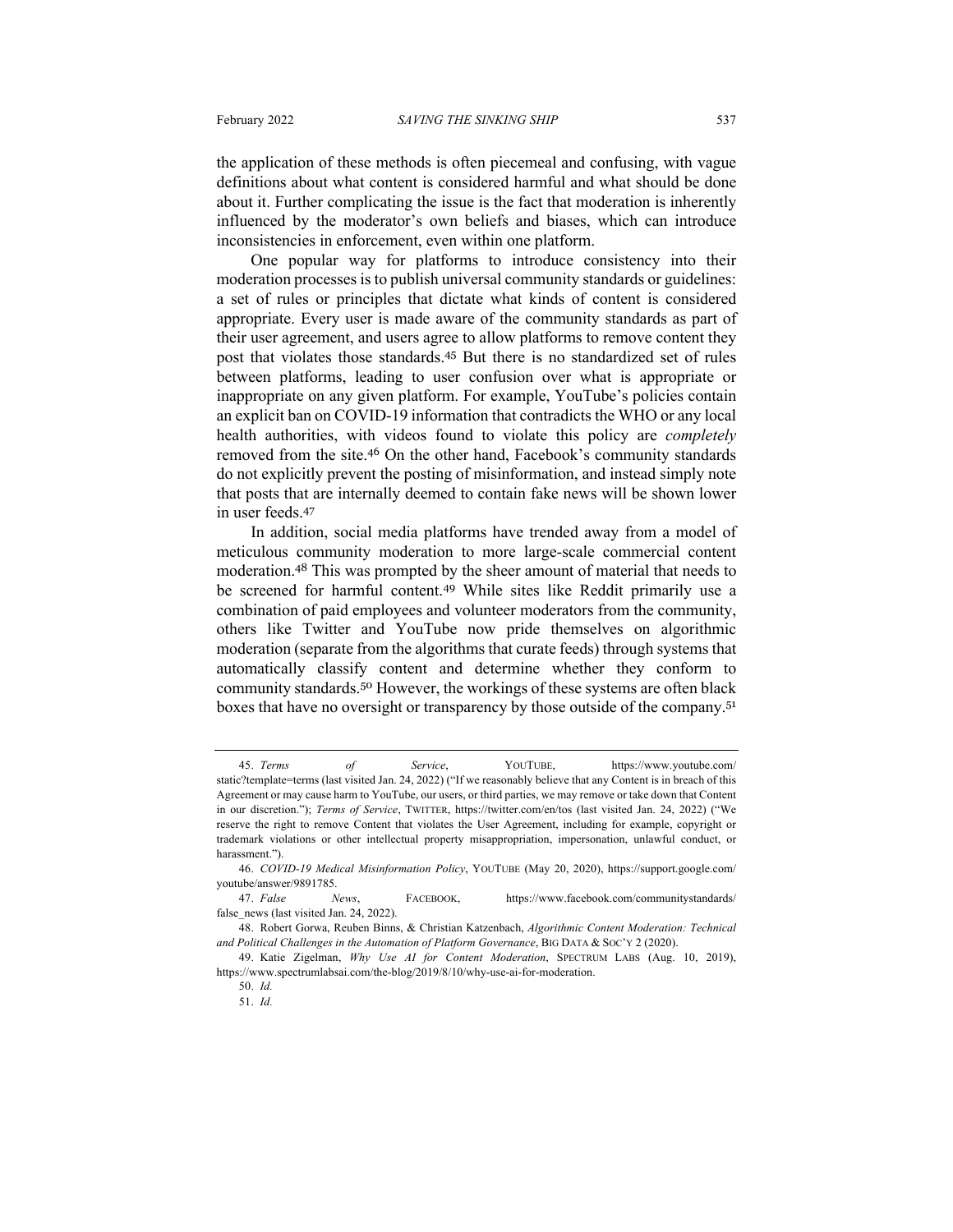Notably, since 2016, various conservative figures have voiced concerns about moderation bias against their posts,<sup>52</sup> though whether that is truly the case is unclear.<sup>53</sup> And furthermore, algorithmic moderation is still in its infancy, leading to some of the same inconsistencies it was meant to solve.<sup>54</sup>

This, combined with a seeming lack of effectiveness in stopping the spread of harmful content, has led to criticism of this new trend towards algorithmic moderation. Tarleton Gillespie, Principal Researcher at Microsoft, argues that the shift towards these algorithms, especially with newer tech companies, has been partially motivated by venture capital.<sup>55</sup> Investors, especially those looking for the next tech unicorn, have a willingness to reward clever and novel software design, rather than systems that are effective at tackling the problems they were designed to solve.<sup>56</sup>

Platforms themselves are also voicing concerns that in the current regulatory environment, they are simply not well-suited to handle the sheer breadth and complexity of these moderation challenges on their own.<sup>57</sup> Facebook CEO Mark Zuckerberg has personally called for regulators to step in and guide companies like his own on the best way to engage in content moderation.<sup>58</sup> In the last few years, there have been various suggestions for fixing intermediary liability to encourage stronger content moderation, such as

54. James Vincent, *YouTube Brings Back More Human Moderators After AI Systems Over-Censor*, THE VERGE (Sept. 21, 2020, 10:45 AM), https://www.theverge.com/2020/9/21/21448916/youtube-automatedmoderation-ai-machine-learning-increased-errors-takedowns.

55. Sudhir Venkatesh, *"Someone Needs to Save the World from Silicon Valley"*, FREAKONOMICS: SUDHIR BREAKS THE INTERNET, at 25:50 (Apr. 26, 2020), https://freakonomics.com/podcast/someone-needs-to-savethe-world-from-silicon-valley.

56. *Id.*

58. Mark Zuckerberg, *The Internet Needs New Rules. Let's Start in These Four Areas.*, WASH. POST (Mar. 30, 2019), https://www.washingtonpost.com/opinions/mark-zuckerberg-the-internet-needs-new-rules-lets-startin-these-four-areas/2019/03/29/9e6f0504-521a-11e9-a3f7-78b7525a8d5f\_story.html.

<sup>52.</sup> Bill Chappell & Anastasia Tsioulcas, *YouTube, Apple and Facebook Ban Infowars, Which Decries 'Mega Purge'*, NPR (Aug. 6, 2018, 2:19 PM), https://www.npr.org/2018/08/06/636030043/youtube-apple-andfacebook-ban-infowars-which-decries-mega-purge; *see also* Prager Univ. v. Google LLC, 951 F.3d 991, 999 (9th Cir. 2020) ("PragerU prophesizes living under the tyranny of big-tech, possessing the power to censor any speech it does not like.").

<sup>53.</sup> Jennifer Graham, *Is Google Biased Against Conservatives?*, DESERET NEWS (Aug. 14, 2020, 10:00 PM), https://www.deseret.com/indepth/2020/8/14/21362500/is-google-biased-against-conservatives-breitbartnews-donald-trump-utah-mike-lee; Alison Durkee, *Are Social Media Companies Biased Against Conservatives? There's No Solid Evidence, Report Concludes*, FORBES (Feb. 1, 2021, 1:04 PM), https://www.forbes.com/sites/ alisondurkee/2021/02/01/are-social-media-companies-biased-against-conservatives-theres-no-solid-evidencereport-concludes. Indiana Attorney General Todd Rokita announced on April 7, 2021 that the state would be launching an investigation into moderation practices. Lawrence Andrea, *AG Todd Rokita Investigating Big Tech Over What He Says is Conservative 'Censorship'*, INDYSTAR (Apr. 7, 2021, 7:55 AM), https://www.indystar.com/story/news/crime/2021/04/07/todd-rokita-investigating-facebook-google-appletwitter/7120371002.

<sup>57.</sup> Sebastian Herrera, *Tech Giants' New Appeal to Governments: Please Regulate Us*, WALL ST. J. (Jan. 27, 2020, 7:01 AM), https://www.wsj.com/articles/tech-giants-new-appeal-to-governments-please-regulate-us-11580126502 ("'These are the kinds of things that need to arrive at legislative solutions, versus individual CEOs of individual companies having to sort of come up with answers to what is a big, massive, societal challenge,' he said.").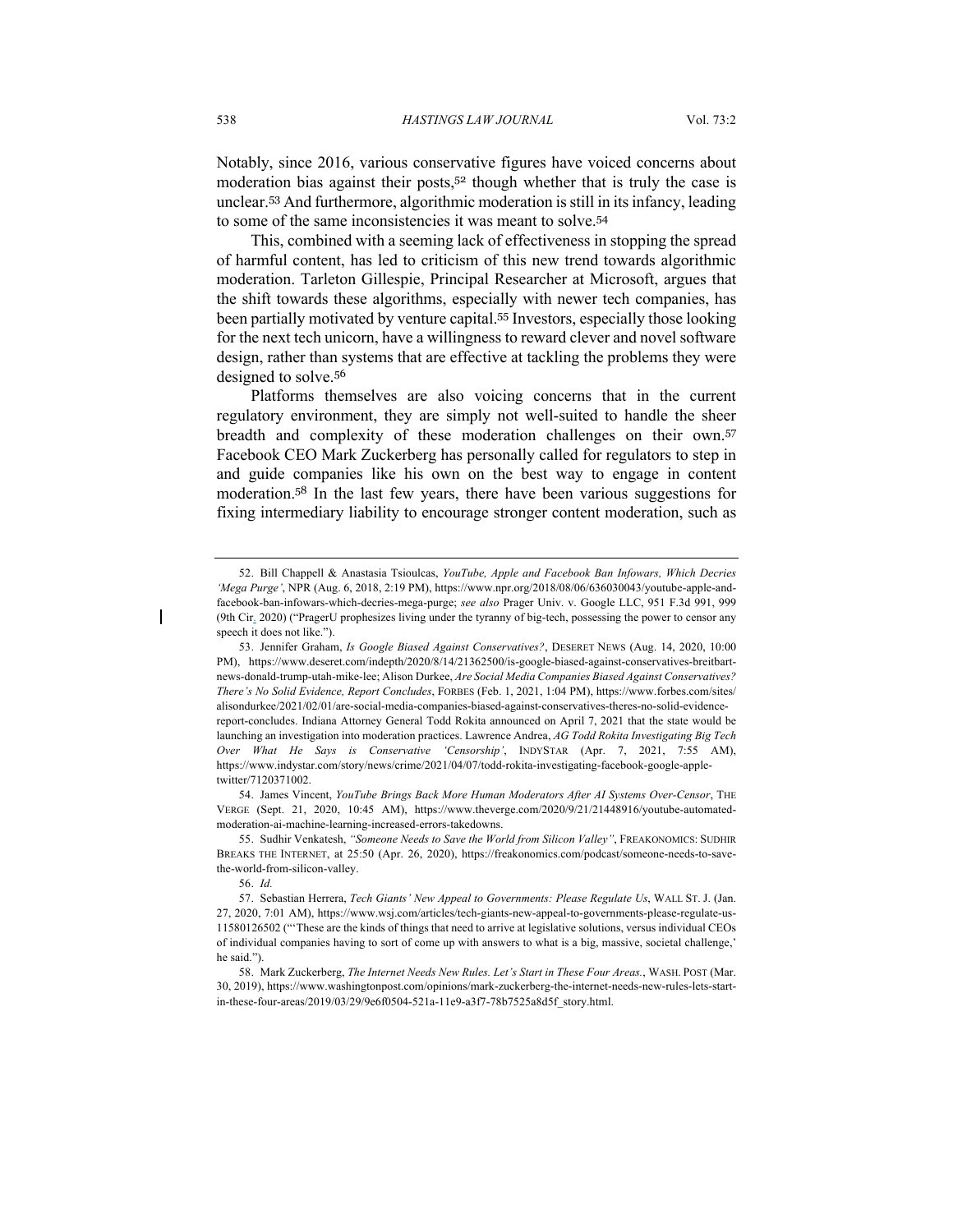assigning new duties to internet companies to their users,<sup>59</sup> but Congress has yet to agree on a course of action. Even since just the beginning of 2020, dozens of bills have been introduced in both houses, with each bill taking its own slightly different approach to the issue.<sup>60</sup> The 2020 bipartisan EARN IT (Eliminating Abusive and Rampant Neglect of Interactive Technologies) Act was possibly the most high-profile of these bills, but it received widespread public criticism for its potential to create a backdoor for law enforcement to access encrypted user conversations.<sup>61</sup>

The result of all of this? An environment where malicious users are often protected from the repercussions of their actions, and where governments are eager but powerless to hold the companies that give those users a platform legally responsible. This is undoubtedly the perfect environment for the creation and dissemination of harmful content. The ship that is the internet is fast sinking, but no one has the right tools or the individual power to save it. The 1990's approach of giving the intermediaries themselves protection and lenience has simply been outmoded by advances in technology and the growth of the internet, and thus a new solution is necessary.

#### B. IMPORTANT ISSUES FOR NEW REGULATIONS TO ADDRESS

Any new attempt to reform content moderation must first overcome a few key hurdles to implementation. First, and perhaps foremost, is a concern over authority: who should set the rules, and to what extent should platforms be regulated by third parties? While terms like misinformation or disinformation can have general definitions, there needs to be a consistent set of guidelines that platforms use to determine whether a specific piece of content meets that definition for there to be consistent enforcement across different platforms and different situations. Who will create those guidelines? Leaving it to a legislature or regulatory agency is a common approach, but it might not be the best solution. These bodies are often tasked with and strive to make rules that broad enough to allow for more flexible interpretation. This could result in a variety of outcomes, ranging from confusion over the meaning of certain standards, to potential abuse of vagueness to justify questionable moderation practices. Additionally, because people in these political bodies are distanced from the actual task of enforcement, and typically have no experience in the field themselves, it runs the risk of creating rules that look good on paper but are difficult to enforce. And lastly, the ideological makeup of these bodies changes as elections come and go,

<sup>59.</sup> MARK WARNER, POTENTIAL POLICY PROPOSAL FOR REGULATION OF SOCIAL MEDIA AND TECHNOLOGY FIRMS 6–7 (2018).

<sup>60.</sup> Kiran Jeevanjee, Brian Lim, Irene Ly, Matt Perault, Jenna Ruddock, Tim Schmeling, Niharika Vattikonda, & Joyce Zhu, *All the Ways Congress Wants to Change Section 230*, SLATE (Mar. 23, 2021, 5:45 AM), https://slate.com/technology/2021/03/section-230-reform-legislative-tracker.html.

<sup>61.</sup> Riana Pfefferkorn, *The EARN IT Act: How to Ban End-to-End Encryption Without Actually Banning It*, CTR. FOR INTERNET & SOC'Y AT STAN. L. SCH. (Jan. 30, 2020, 12:42 PM), https://cyberlaw.stanford.edu/blog/ 2020/01/earn-it-act-how-ban-end-end-encryption-without-actually-banning-it.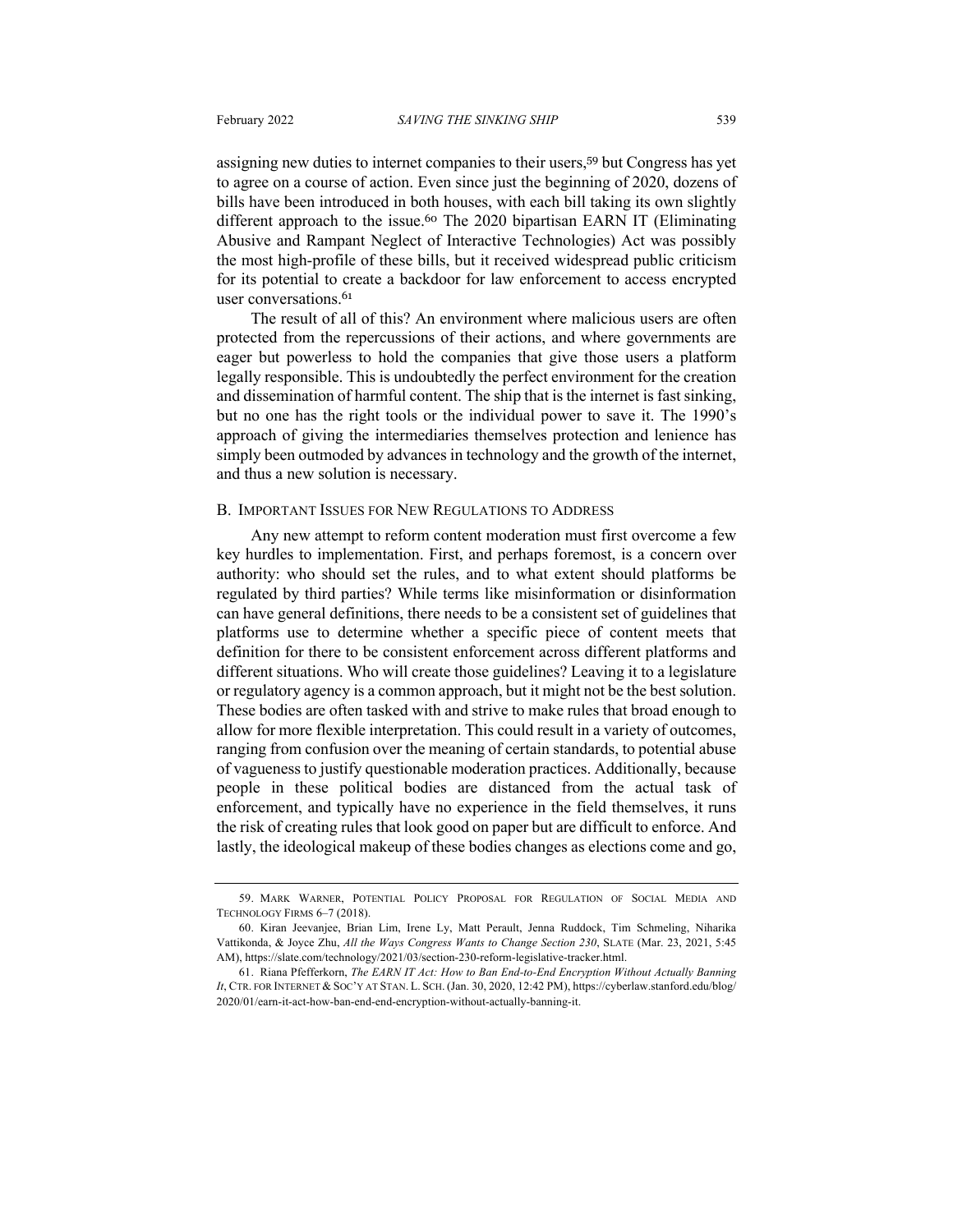leading to potential instability in the rules with every change in administration. As such, requiring Congress, or perhaps the Federal Communications Commission, to develop detailed and binding standards for content moderation poses a significant amount of risk.

On the other hand, it may also not be wise to give the platforms themselves significant leeway in determining these guidelines. Currently, there are few limitations governing how Twitter, YouTube, or any intermediary chooses to establish its community guidelines. This gives platforms the freedom to tailor moderation to the specific platform and its users, but that too can cause issues. Corporations that are primarily driven by delivering profits to their shareholders and thus have an interest in gaining more power and control over their users through collected data<sup>62</sup> and may be influenced by ulterior motives separate and in contention with an interest in platform safety and integrity. 63

The second main concern for potential solutions is the effect of intermediary liability laws and content moderation requirements on free speech. Justice Clarence Thomas argued in his *Biden v. Knight Institute* concurrence that "applying old doctrines to new digital platforms is rarely straightforward,"<sup>64</sup> and noted that private digital platforms wield a significant amount of power to cut off speech that could potentially be subject to First Amendment scrutiny. <sup>65</sup> The chief precedent in this area is *Marsh v. Alabama*, where the Supreme Court held that the First and Fourteenth Amendments could be applied to private actors as well as state actors if the private actor engages in the same actions that a government might.<sup>66</sup> Some argue<sup>67</sup> that social media platforms may fall under that rule, given that they play an increasingly important role in areas traditionally run by the government, like education<sup>68</sup> or elections.<sup>69</sup> In other cases, the Supreme Court has recognized cyberspace as a protected space under the First

<sup>62.</sup> Heather Kelly, *Google's Data Collection is Hard to Escape, Study Claims*, CNN BUS. (Aug. 21, 2018, 12:26 AM), https://money.cnn.com/2018/08/21/technology/google-data-collection/index.html.

<sup>63.</sup> Shannon Bond, *Over 400 Advertisers Hit Pause On Facebook, Threatening \$70 Billion Juggernaut*, NPR (July 1, 2020, 11:44 AM), https://www.npr.org/2020/07/01/885853634/big-brands-abandon-facebookthreatening-to-derail-a-70b-advertising-juggernaut.

<sup>64.</sup> Biden v. Knight First Amendment Inst. at Colum. Univ., 141 S. Ct. 1220, 1221 (2021) (mem) (Thomas, J., concurring).

<sup>65.</sup> *Id.* at 1224–25.

<sup>66.</sup> Marsh v. Alabama, 326 U.S. 501, 506 (1946) ("The more an owner, for his advantage, opens up his property for use by the public in general, the more do his rights become circumscribed by the statutory and constitutional rights of those who use it.").

<sup>67.</sup> *See* Paul Domer, Note, *De Facto State Action: Social Media Networks and the First Amendment*, 95 NOTRE DAME L. REV. 893, 923 (2019).

<sup>68.</sup> Gerrit De Vynck & Mark Bergen, *Google Classroom Users Doubled as Quarantines Spread*, BLOOMBERG (Apr. 9, 2020, 4:45 AM), https://www.bloomberg.com/news/articles/2020-04-09/google-widenslead-in-education-market-as-students-rush-online.

<sup>69.</sup> Sara Fischer, *Over 3 Million U.S. Voters have Already Registered on Social Media*, AXIOS (Sept. 21, 2020), https://www.axios.com/over-3-million-us-voters-already-registered-on-social-media-4db1b2eb-058e-43a9-899d-7f0ba8b49664.html.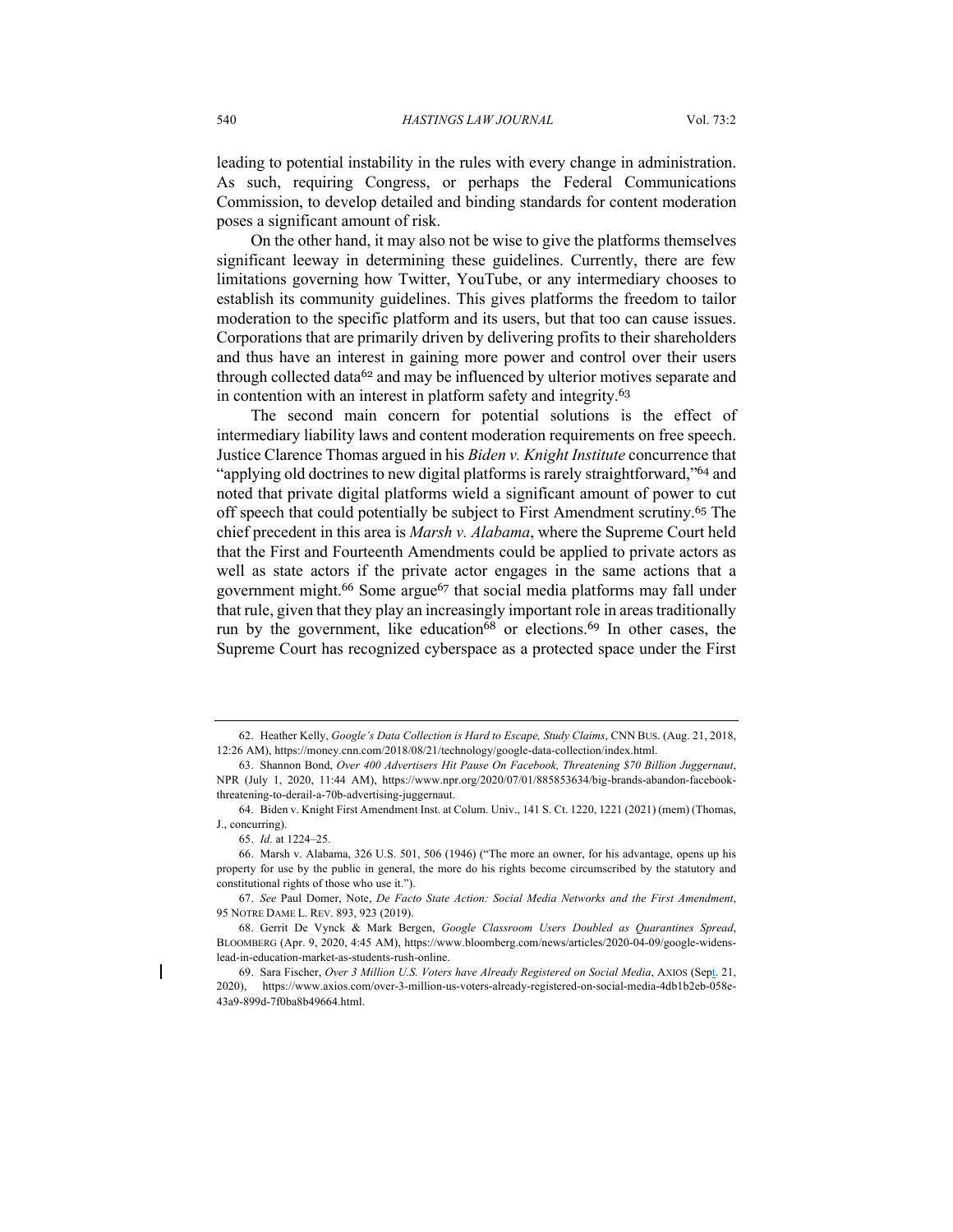Amendment because of how it enables communication for citizens and government officials alike.<sup>70</sup>

If these decisions are correct, and the First Amendment truly does limit the scope of moderation of speech made online, then platforms must be wary of how content moderation might infringe on a user's free speech rights. Pushing the limits of moderation too far may set off an avalanche of First Amendment challenges, especially if the government is playing too big of a role in said moderation. To be sure, traditional exceptions to the First Amendment like incitement or libel would also still apply in such a situation,<sup>71</sup> but apart from these particularized exceptions, moderation could be frustrated by an interest in protecting free speech.

#### IV. INTERNATIONAL APPROACHES TO CONTENT MODERATION

To find workable solutions, it may be helpful to look abroad for inspiration. Various foreign governments began taking steps towards playing a part in the content moderation process, leading to many different approaches and many different results. The United States can draw from these, and policymakers can use them to inform themselves about the costs and benefits of any course of action.<sup>72</sup> No foreign approaches are perfect, and many are deeply flawed, but they nevertheless provide case studies as to how different types of regulations might operate, and how public discourse and opinion could be affected.

The approaches can generally be grouped into three main categories: (1) regulation of platforms, (2) regulation of users, and (3) education to prevent the effects of harmful content. Importantly, the three are not mutually exclusive; countries often use a combination of some or all the approaches as part of a broader plan for regulation. However, this typology will focus on each named country's most prominent content moderation strategy.

#### A. PLATFORM-FOCUSED REGULATIONS

Increasing the amount of regulation for intermediaries is perhaps the most intuitive approach of the three. Much of the world originally took a cue from the early development of the internet in the U.S. and established liability shields like

<sup>70.</sup> *See* Packingham v. North Carolina, 137 S. Ct. 1730, 1737 (2017); Knight First Amendment Inst. at Colum. Univ. v. Trump, 928 F.3d 226, 238 (2d. Cir. 2019), *vacated as moot*, Biden v. Knight First Amendment Inst. at Colum. Univ., 141 S.Ct. 1220 (2021).

<sup>71.</sup> *See* Knight, 928 F.3d at 237 (citing Brown v. Ent. Merchs. Ass'n, 564 U.S. 786, 790 (2011)) ("'[W]hatever the challenges of applying the Constitution to ever–advancing technology, "the basic principles of freedom of speech and the press, like the First Amendment's command, do not vary" when a new and different medium for communication appears.'").

<sup>72.</sup> Daphne Keller, *For Platform Regulation Congress Should Use a European Cheat Sheet*, THE HILL (Jan. 15, 2021, 1:00 PM) https://thehill.com/opinion/technology/534411-for-platform-regulation-congressshould-use-a-european-cheat-sheet.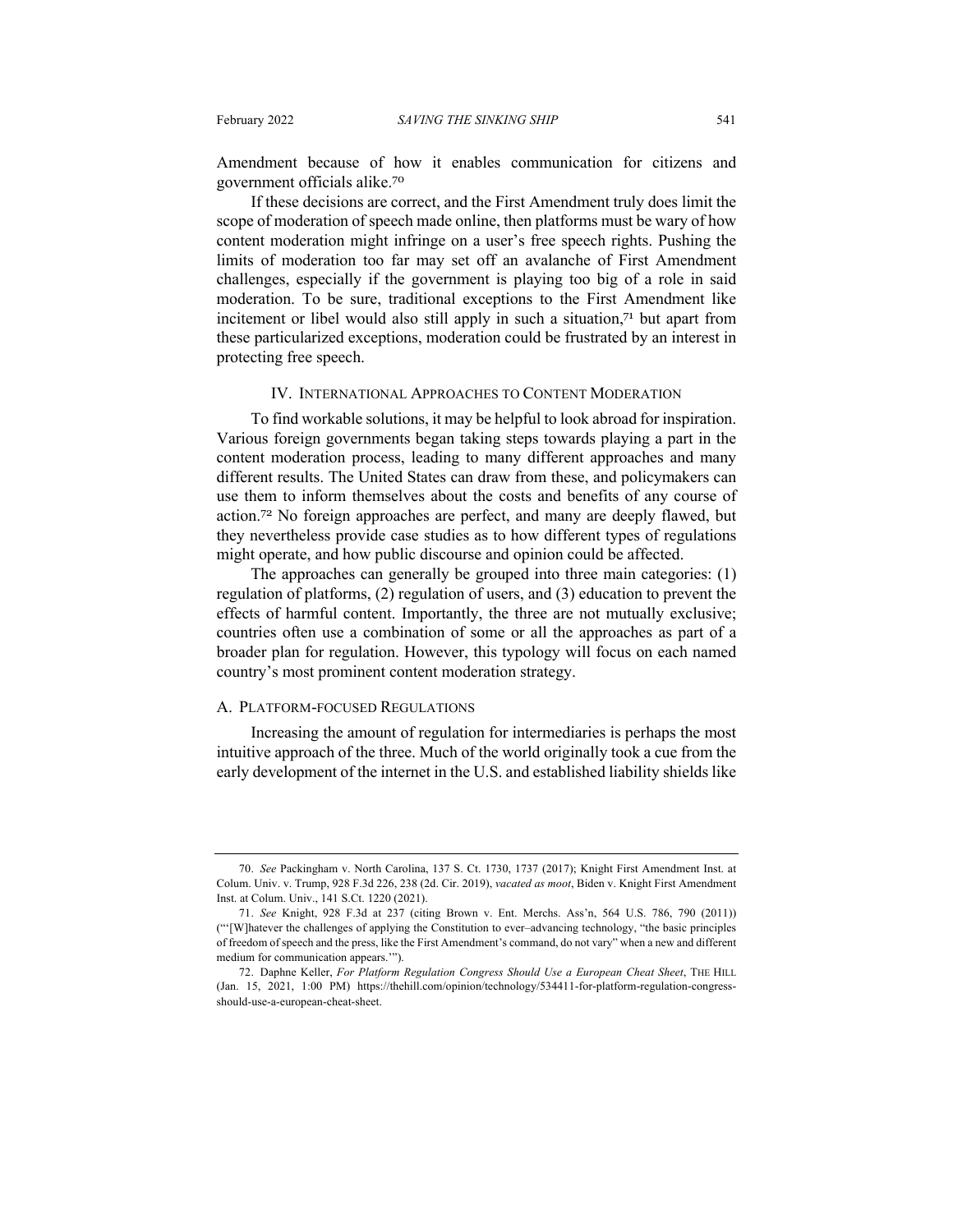Section 230.<sup>73</sup> But these days, if intermediaries and the services they provide are the conduits for the spread of harmful content, then they logically should be the focus of new regulation. This approach is by far the most popular internationally, and generally takes the form of legislation that imposes liability and new obligations on intermediaries and incentivizes them to engage in more moderation.

Most notably, the European Union recently proposed the Digital Services Act, designed to add new obligations to companies operating in Europe depending on their services and user base size.<sup>74</sup> The largest online platforms (defined as those that have over forty-five million users in Europe) would be subjected to the full gamut of obligations, including cooperation with national authorities, reporting criminal offenses that take place on their platforms, and greater transparency regarding how their content suggestion algorithms work.<sup>75</sup> Failure to comply with these new rules could lead to fines of up to six percent of the platform's annual revenue.<sup>76</sup>

Some national attempts, however, have been much harsher with regards to requirements placed on intermediaries, and highlight the potential risks of government overregulation. A primary example of this is the 2017 German "Netzwerkdurchsetzungsgesetz" or "NetzDG" law, <sup>77</sup> which was designed to keep internet companies responsible for the content shared through their services.<sup>78</sup> It did this by creating a litany of new duties for intermediaries. Companies would be required to establish new processes to deal with reports on their platforms regarding "manifestly unlawful content" (defined as a violation of one of twenty different provisions of the German Criminal Code), remove said content within twenty-four hours of receiving notice of a violating post, make monthly reviews of how reports are handled, and publish bi-annual reports on their processes.<sup>79</sup> A single failure to comply with any of these requirements could potentially result in a fifty million Euro fine.<sup>80</sup> However, the law drew criticism for encouraging companies to err on the side of caution and remove content more broadly rather than face the risk of a heavy fine.<sup>81</sup> United Nations

<sup>73.</sup> Liability shields were common in the early 2000s, but none went to quite the extent that Section 230 did. *See* Council Directive 2000/31/EC, art. 12, 2000 O.J. (L 178) 1, 12 (EC); Broadcastings Services Act 1992 (Cth) s 91(1) (Austl.); Electronic Communications and Transactions Act 25 of 2002 § 73-76 (S. Afr.).

<sup>74.</sup> Proposal for a Regulation of the European Parliament and of the Council on a Single Market for Digital Services (Digital Services Act) and amending Directive 2000/31/EC, COM (2020) 825 final (Dec. 15, 2020).

<sup>75.</sup> *Id.* at Explanatory Memorandum.

<sup>76.</sup> *Id.* at art. 59.

<sup>77.</sup> Netzwerkdurchsetzungsgesetz [NetzDG] [Network Enforcement Act], June 27, 2017 (Ger.).

<sup>78.</sup> While the law was originally aimed at social media companies, the definitions used are broad enough to capture many more internet platforms. *See Overview of the NetzDG Network Enforcement Law*, CTR. FOR DEMOCRACY & TECH. (July 17, 2017), https://cdt.org/insights/overview-of-the-netzdg-network-enforcementlaw.

<sup>79.</sup> *Id.*

<sup>80.</sup> *Id.*

<sup>81.</sup> *Germany: Flawed Social Media Law*, HUM. RTS. WATCH (Feb. 14, 2018), https://www.hrw.org/ news/2018/02/14/germany-flawed-social-media-law.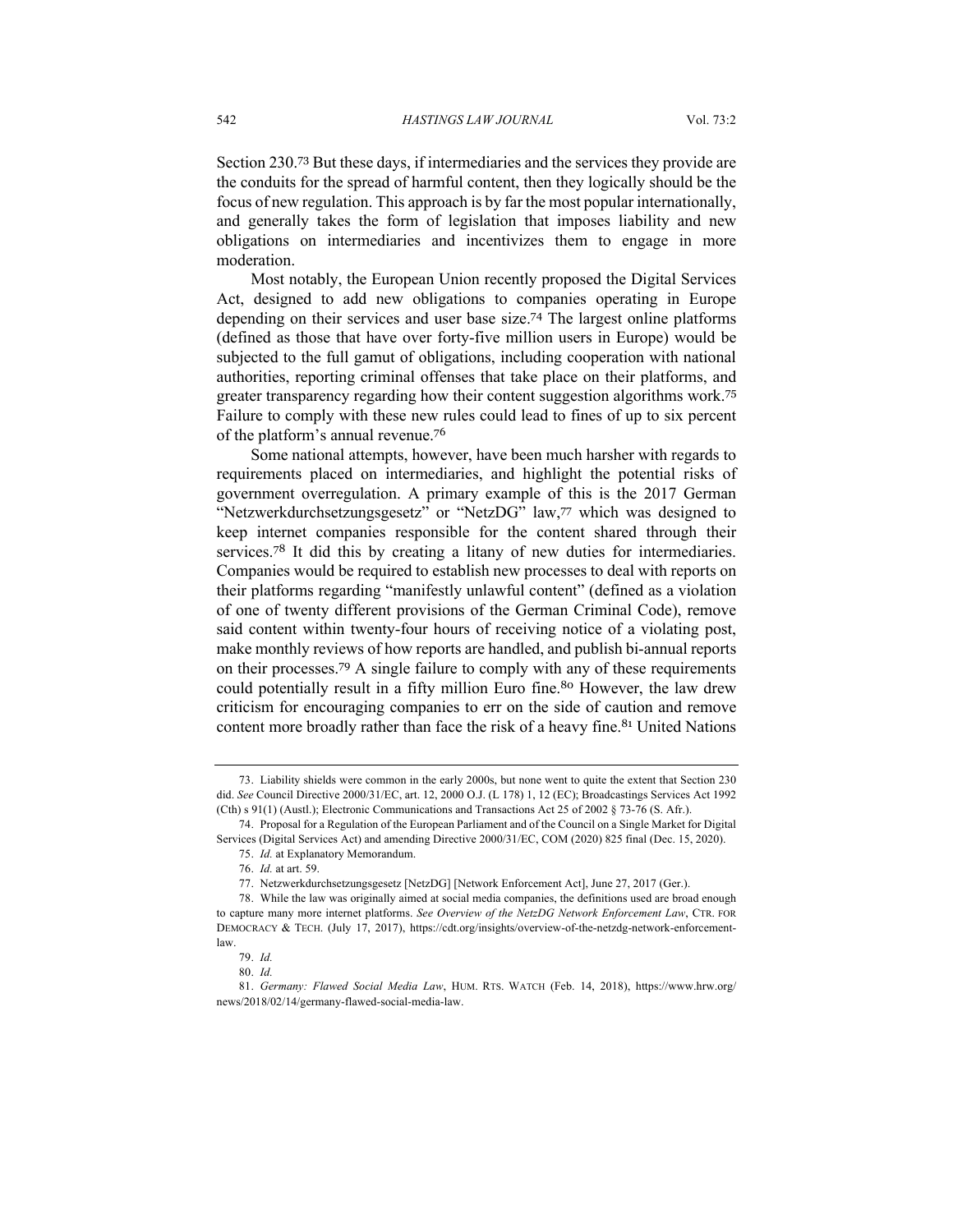Special Rapporteur for the Protection of Freedom of Opinion and Expression ("Special Rapporteur") David Kaye also claimed that the law's restrictions on speech without a system of judicial oversight was not compatible with international human rights law.<sup>82</sup>

NetzDG's effect has not been limited to just Germany and German content; it has also been described by think tank Justitia as a "prototype" for similar platform moderation laws around the world.<sup>83</sup> In the years that followed NetzDG's passage, over a dozen different countries passed broad laws removing intermediary immunity and imposing content moderation obligations on platforms.<sup>84</sup> Almost all of them cited or referenced NetzDG as inspiration.<sup>85</sup> Some of these laws, like those in Vietnam and Russia, even contain language that directly mirrors specific clauses found in NetzDG.<sup>86</sup> The most notable of these was the May 2020 French "Loi Avia," which similarly required platforms to take down "manifestly illegal content" within twenty-four hours of a report and imposed harsh fines on platforms that failed to do so.<sup>87</sup> However, the law was later struck down in almost its entirety by the French Constitutional Council.<sup>88</sup>

Instead of directly doling out these harsh punishments onto platforms, what about a new regulatory body to help guide and oversee them? Some have considered this approach, but public response has been mixed. For example, in 2019, the United Kingdom, also inspired by NetzDG, <sup>89</sup> suggested in its "Online" Harms White Paper" new laws that would create an independent regulatory body (funded by a tax on internet platforms) that would have the legal authority to establish standards for what is and is not permissible online, and the authority to take action against platforms that fail to comply.<sup>90</sup> But this approach has also been criticized as state regulation of speech<sup>91</sup> and creating financial and legal

88. Aurelian Breeden, *French Court Strikes Down Most of Online Hate Speech Law*, N.Y. TIMES (June 18, 2020), https://www.nytimes.com/2020/06/18/world/europe/france-internet-hate-speech-regulation.html.

89. MCHANGAMA & FISS, *supra* note 83 at 12.

<sup>82.</sup> David Kaye (Special Rapporteur for the Protection of Freedom of Opinion and Expression), *Mandate of the Special Rapporteur on the Promotion and Protection of the Right to Freedom of Opinion and Expression*, OL DEU 1/2017 (June 1, 2017).

<sup>83.</sup> JACOB MCHANGAMA & JOELLE FISS, THE DIGITAL BERLIN WALL: HOW GERMANY (ACCIDENTALLY) CREATED A PROTOTYPE FOR GLOBAL ONLINE CENSORSHIP 6 (2019).

<sup>84.</sup> *Id.*

<sup>85.</sup> *Id.* at 6–16.

<sup>86.</sup> *Id.* at 8, 13.

<sup>87.</sup> Jacob Schulz, *What's Going on with France's Online Hate Speech Law?*, LAWFARE (June 23, 2020), https://www.lawfareblog.com/whats-going-frances-online-hate-speech-law#.

<sup>90.</sup> JEREMY WRIGHT & SAJID JAVID, ONLINE HARMS WHITE PAPER 53–63 (2019), https://assets.publishing.service.gov.uk/government/uploads/system/uploads/attachment\_data/file/973939/Onli ne Harms White Paper V2.pdf. However, in 2020, the UK government announced that it would instead bestow these powers upon the country's Office of Communication. *Regulator Ofcom to Have More Powers Over UK Social Media*, BBC (Feb. 12, 2020), https://www.bbc.com/news/technology-51446665.

<sup>91.</sup> Alex Hern, *Internet Crackdown Raises Fears for Free Speech in Britain*, THE GUARDIAN (Apr. 8, 2019), https://www.theguardian.com/technology/2019/apr/08/online-laws-threaten-freedom-of-speech-ofmillions-of-britons.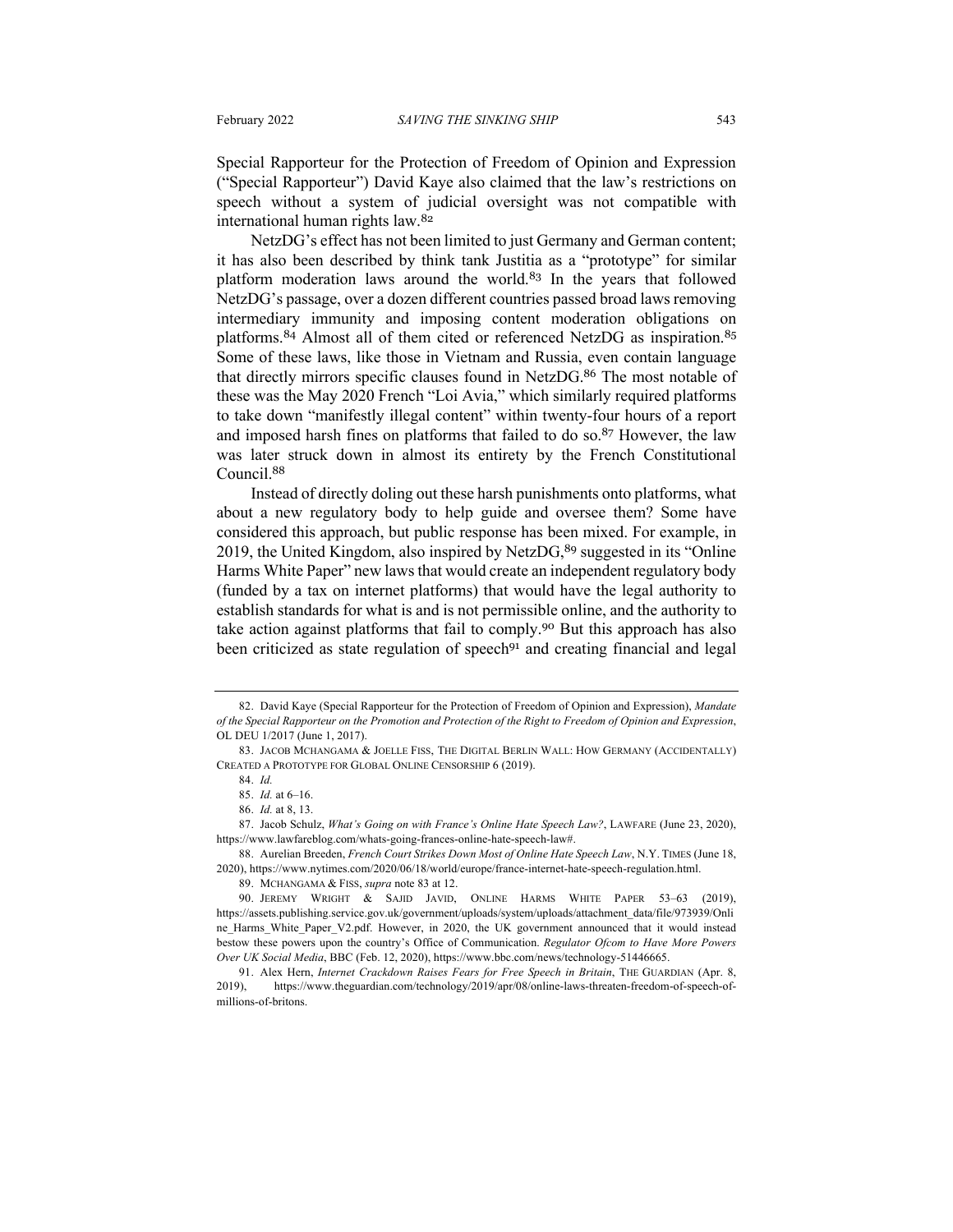barriers for smaller companies that might have difficulty implementing new compliant systems.<sup>92</sup>

The scope of platform-focused regulation is an important sticking point for most of these approaches, and governments must be careful in their attempts to not overregulate. But perhaps the more important issue with this approach is something even more fundamental: the fact that they are designed to make moderation and liability platform-centric. Economist Steven Levitt remarked in an interview with YouTube CEO Susan Wojcicki that devoting resources to implement systems that simply *remove* harmful content from platforms does not properly account for the fact that content moderation is, in the language of game theory, a "repeated game."<sup>93</sup> A repeated game is one where there are many, sometimes infinite, instances of the same interaction over a period of time;<sup>94</sup> exactly the kind of situation that platforms and regulators face when there is a constant stream of new content being posted. Consistently playing the game of moderation with offenders and developing countermeasures may work in the short run to remove content soon after posting, but in the long run, a proper solution would need to end the game entirely. It needs to cut off the flow of harmful content onto platforms, rather than trying to clean up spills as fast as possible.

#### B. USER-FOCUSED REGULATIONS

That may be why some countries have instead, as Levitt posited would be a much more efficient use of resources, opted to focus on laws that punish individual users or organizations for creating harmful content. By creating this disincentive, these countries seek to stop the problem at its source and deter users from generating the offending content in the first place. Theoretically, doing so would thereby remove the bad actors, leading to a lessened need for platforms and policymakers to engage in moderation in the first place and keeping discussion online more open and unrestricted.

This user-focused approach has seen a growth in popularity throughout the last few years. In 2019, Russia passed a law holding individuals that spread what the government considers to be false information liable for up to approximately \$7,600 in fines, with even stricter fines if the information causes injury, death, or a disturbance of public order.<sup>95</sup> In 2020, seemingly in response to a rise in COVID-19 misinformation, those penalties were made even more severe, with

<sup>92.</sup> Adam Satariano, *Britain to Create Regulator for Internet Content*, N.Y. TIMES (Feb. 12, 2020), https://www.nytimes.com/2020/02/12/technology/britain-internet-regulator.html.

<sup>93.</sup> Steven D. Levitt, *Susan Wojcicki: "Hey, Let's Go Buy YouTube!"*, FREAKONOMICS, at 23:57 (Oct. 16, 2020), https://freakonomics.com/podcast/pima-susan-wojcicki.

<sup>94.</sup> *Game Theory III: Repeated Games*, POLICONOMICS, https://policonomics.com/lp-game-theory3 repeated-game (last visited Jan. 24, 2022).

<sup>95.</sup> Astghik Grigoryan, *Russia: Russian President Signs Anti-fake News Laws*, LIB. OF CONG. (Apr. 11, 2019), https://www.loc.gov/item/global-legal-monitor/2019-04-11/russia-russian-president-signs-anti-fakenews-laws.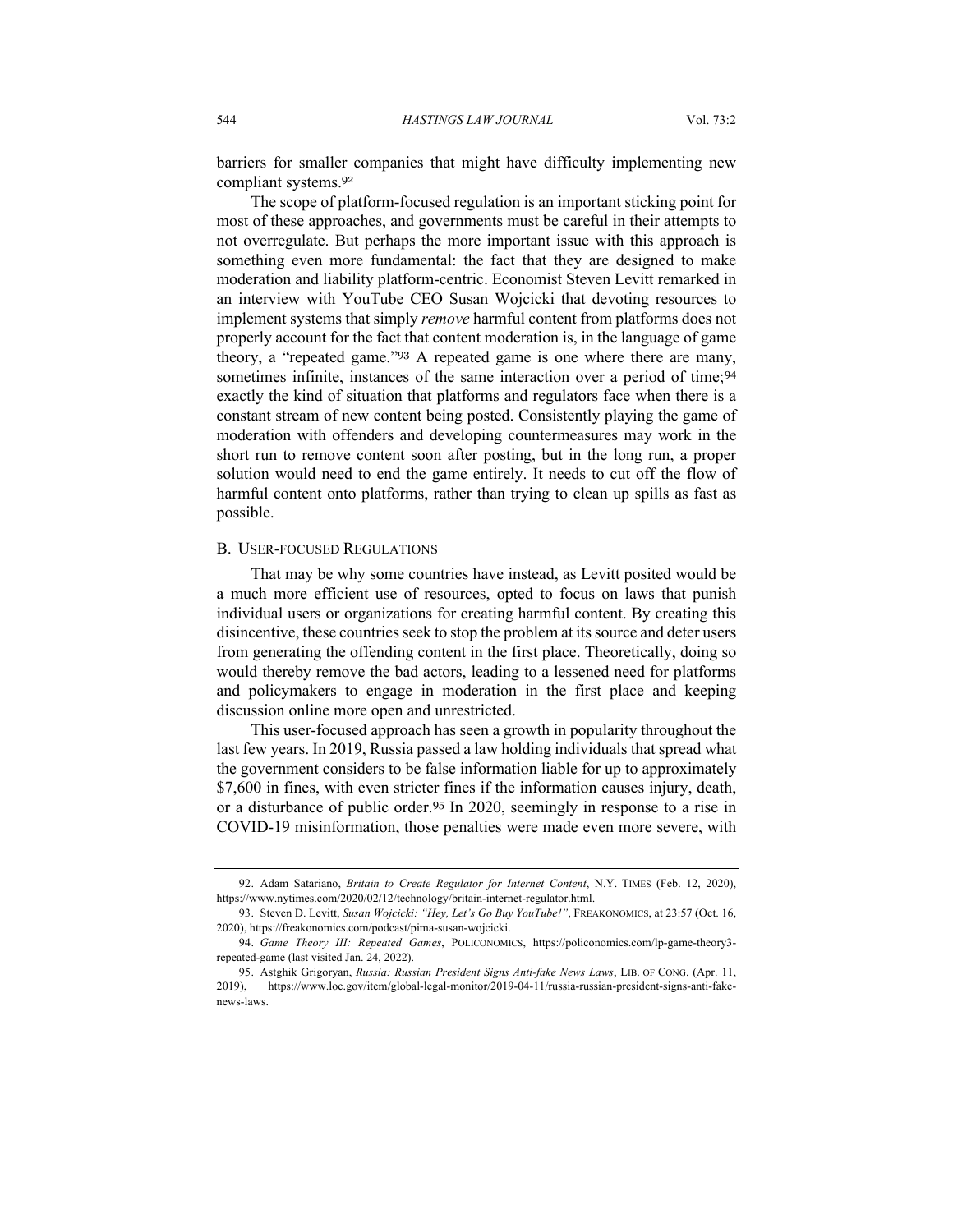individuals facing up to approximately \$25,000 in fines and up to five years in prison.<sup>96</sup> Malaysia passed a similar law in 2018 that would impose up to approximately \$119,000 in fines and prison terms of up to six years.<sup>97</sup> While that specific legislation was repealed soon after the party in control of parliament changed,<sup>98</sup> the new government then turned around and used emergency powers granted for COVID-19 pandemic purposes to enact a similar ordinance only a few years later.<sup>99</sup> Neighboring Singapore passed its own version of the law in 2019, allowing *any* government minister to unilaterally declare a statement to be false and issue authorities to take action.<sup>100</sup> It also added the ability for Singaporean officials to extend their reach extraterritorially, as long as the communication itself is made "in Singapore."<sup>101</sup>

China is especially notorious for cracking down on dissidents, and its actions and approach in the context of harmful content online are no different. For over two decades, the Measures for Security, Protection, and Administration of the International Networking of Computer Information Networks have outlawed the creation and spread of harmful content online, including "information that fabricates or distorts facts, spreads rumors and disrupts social order," and "information that openly insults others or fabricates facts to slander others."<sup>102</sup> These regulations were later re-codified under its 2016 Cybersecurity Law.<sup>103</sup> But despite its strict regulation of what citizens can and cannot read or write, it has seen a significant rise in "rumors," the word used to describe what Americans might call fake news.<sup>104</sup> To combat this, it has required users to register their real identities with internet service providers, <sup>105</sup> and has amended its criminal laws to punish the spread of rumors with up to a seven-year prison

<sup>96.</sup> Daria Litvinova, *Russia Fines Opposition Radio Station for Fake News*, A.P. NEWS (June 19, 2020), https://apnews.com/article/47b0ee05dd531c693c860e4c05766775.

<sup>97.</sup> Anti-Fake News Act, Act 803, pt. II, s 4(1), (Apr. 9, 2018) (Malay.).

<sup>98.</sup> Reuters Staff, *Malaysia Parliament Scraps Law Penalizing Fake News*, REUTERS (Oct. 9, 2019), https://www.reuters.com/article/us-malaysia-politics-fakenews/malaysia-parliament-scraps-law-penalizing- %20fake-news-idUSKBN1WO1H6.

<sup>99.</sup> Joseph Sipalan, *Malaysia Defends Coronavirus Fake News Law amid Outcry*, REUTERS (Mar. 12, 2021, 12:06 PM), https://www.reuters.com/article/malaysia-politics/malaysia-defends-coronavirus-fake-newslaw-amid-outcry-idUSL4N2LA2EX.

<sup>100.</sup> Protection from Online Falsehoods and Manipulation Act, No. 18 of 2019, pt. 3 s 10 (Sing.).

<sup>101.</sup> *Id.* at pt. 2, s 7 (Sing.).

<sup>102.</sup> Jisuanji Xinxi Wangluo Guoji Lianwang Anquan Baohu Guanli Banfa (计算机信息网络国际联网安 全保护管理办法) [Measures for Security, Protection, and Administration of the International Networking of Computer Information Networks] (promulgated by the Ministry of Public Security, Dec. 30, 1997, effective Dec. 30, 1997), at art. 5, *translated in* LAWINFOCHINA, https://www.lawinfochina.com/ display.aspx?id=6247&lib=law.

<sup>103.</sup> Zhonghua Renmin Gongheguo Wangluo Anquan Fa (中华人民共和国网络安全法) [Cybersecurity Law of the People's Republic of China] (promulgated by the Standing Committee of the National People's Congress, Nov. 7, 2016, effective June 1, 2017), art. 12, *translated in* LAWINFOCHINA, https://www.lawinfochina.com/display.aspx?id=22826&lib=law#.

<sup>104.</sup> LANEY ZHANG, GRACELA RODRIGUEZ-FERRAND, EDOUARDI SOARES, TARIQ AHMAD, & LANEY ZHANG, LAW LIBRARY OF CONGRESS, INITIATIVES TO COUNTER FAKE NEWS IN SELECTED COUNTRIES 18 (2019), https://digitalcommons.unl.edu/cgi/viewcontent.cgi?article=1181&context=scholcom.

<sup>105.</sup> *Id.* at 20*.*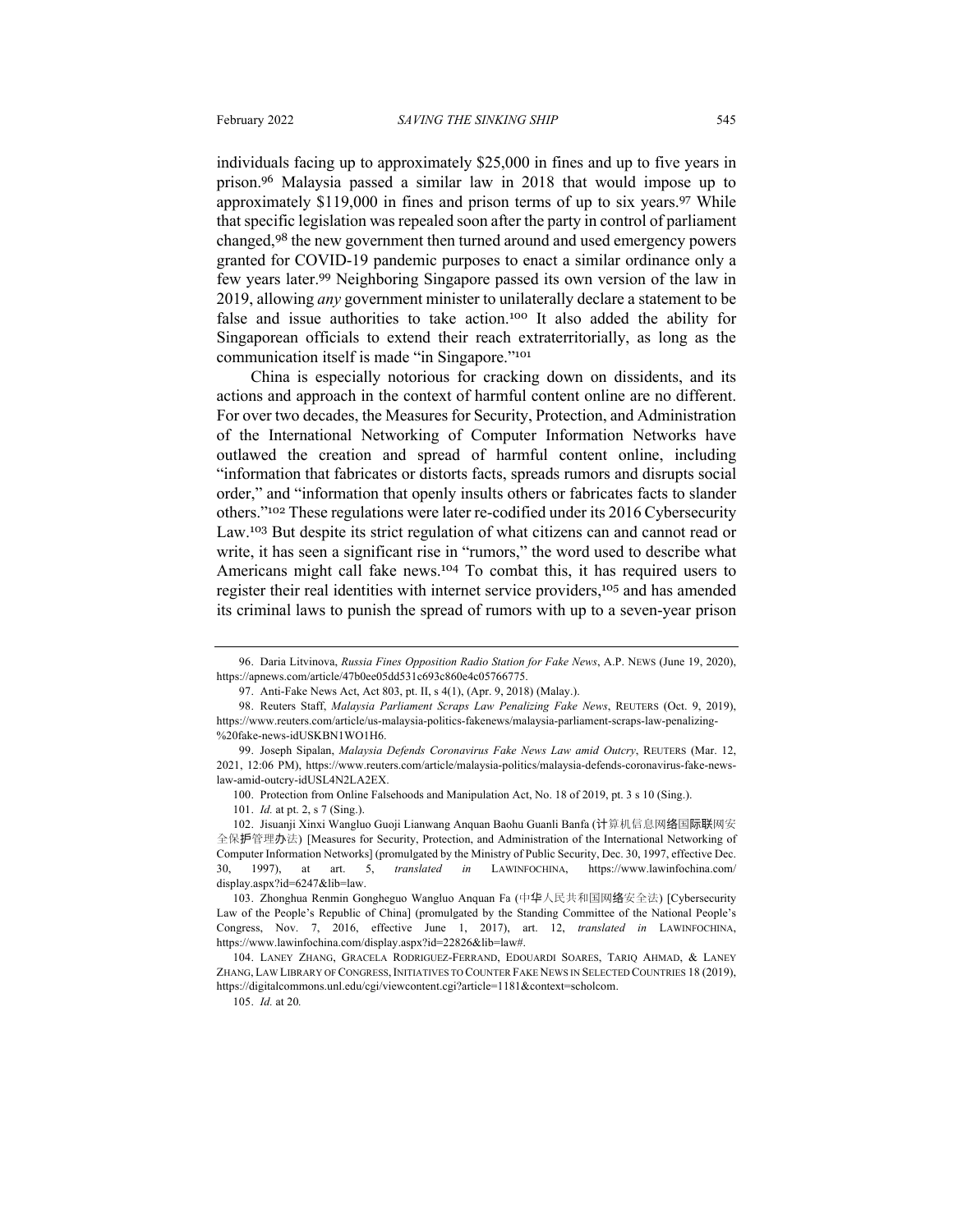sentence. <sup>106</sup> Network operators also must keep track of users and their posts, and report to the authorities if a violation is detected.<sup>107</sup> And recently, citizens were encouraged to "enthusiastically report harmful information" by other citizens who "spread 'mistaken opinions.'"<sup>108</sup>

While these four countries are not the only ones to implement user-focused moderation laws, all four do share one commonality that highlights an inherent danger in taking this approach: they all have governments notorious for engaging in the suppression of divisive or unpopular speech. Freedom House's 2020 indices rated these four countries as either not free (Russia, China) or only partly free (Malaysia, Singapore) in Global Freedom and Internet Freedom.<sup>109</sup> While strict punishments for the spread of harmful content can act as a powerful deterrent, they require governments to restrain themselves from broad application. Many of these laws define their terminology extremely vaguely, leaving citizens unsure of the exact boundaries of acceptability on the internet. Therefore, there exists a fear that other authoritarian governments around the world will use digital concerns to justify similarly vague laws, affording them even greater control over what their citizens can access online regardless of whether that content is truly harmful.<sup>110</sup> And like with platform-focused regulations, when the rules are not clear to users, it creates a chilling effect on speech.<sup>111</sup> Many may choose to err on the side of caution and restrain themselves from speaking about topics that could potentially get them in trouble.

User-focused laws also may implicate potential human rights violations while trying to prevent the spread of harmful content. The United Nations has taken a leading role in espousing this view, insisting that government policies online must be crafted in a way that respects the rights of individuals.<sup>112</sup> For example, it noted in 2018 that legislation implemented by a member state, facially designed to criminalize the sharing of false information online, was instead used to silence dissent, and thus "cast[ed] a hostile shadow over the exercise of civil liberties."<sup>113</sup> The Special Rapporteur also recommended that "[s]tates should repeal *any* law that criminalizes or unduly restricts expression,

<sup>106.</sup> *Id.* at 19*.*

<sup>107.</sup> *Id.* at 20–21.

<sup>108.</sup> Lauren Giella, *China Encourages Citizens to Report Each Other for Posting 'Mistaken Opinions' on Internet*, NEWSWEEK (Apr. 19, 2021, 11:07 AM), https://www.newsweek.com/china-encourages-citizensreport-each-other-posting-mistaken-opinions-internet-1584696.

<sup>109.</sup> *Freedom on the Net*, FREEDOM HOUSE, https://freedomhouse.org/report/freedom-net (last visited Jan. 24, 2022) (scroll down; then click "Explore the Map"; then click on either "Internet Freedom" or "Global Freedom").

<sup>110.</sup> Adrian Shahbaz, *Freedom on the Net 2018: The Rise of Digital Authoritarianism*, FREEDOM HOUSE, https://freedomhouse.org/report/freedom-net/2018/rise-digital-authoritarianism (last visited Jan. 24, 2022).

<sup>111</sup>. *Reno*, 521 U.S. at 871–72 ("[T]he CDA is a content-based regulation of speech. The vagueness of such a regulation raises special First Amendment concerns because of its obvious chilling effect on free speech.").

<sup>112.</sup> Wafa Ben-Hassine, *Government Policy for the Internet Must be Rights-Based and User-Centered*, U. N. CHRON., https://www.un.org/en/chronicle/article/government-policy-internet-must-be-rights-based-anduser-centred (last visited Jan. 24, 2022).

<sup>113.</sup> *Id.*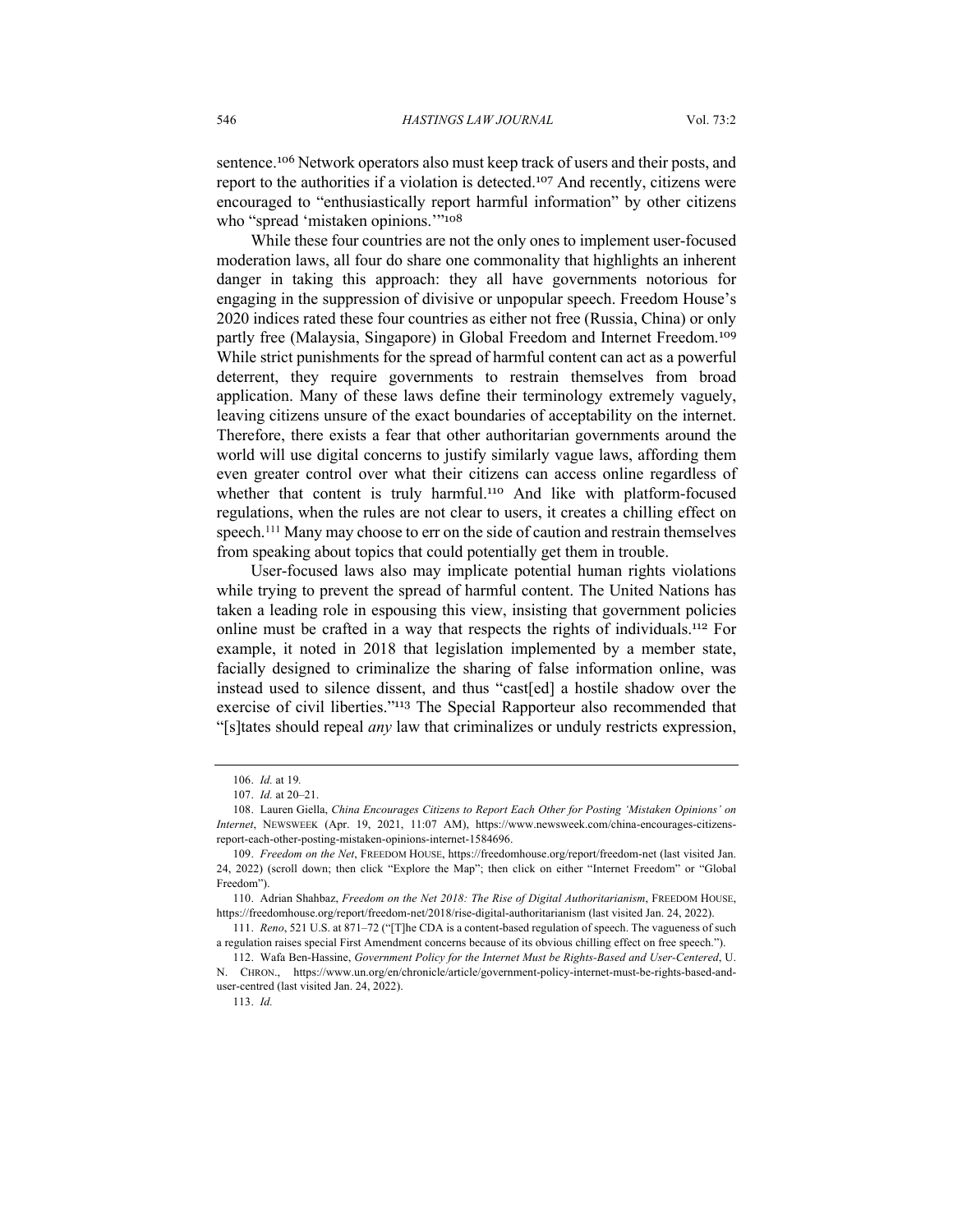online and offline," in the interest of protecting platforms of public expression.<sup>114</sup>

#### C. EDUCATION-BASED SOLUTIONS

One possible way to get around the issues that come with directly punishing users who post harmful content is to instead focus on limiting the harm they can cause to the public. The goal with this approach seems to be to create an enlightened version of the "marketplace of ideas,"<sup>115</sup> where not only the ideas themselves clash to leave truth alone standing, but where the individual also has the competency to parse all the information and come to their own informed conclusions. To accomplish that, governments generally engage in public initiatives that raise awareness about certain topics or educate individual users on how to avoid the dangers of harmful content on the internet.

Nordic countries have led the way with these types of initiatives by establishing cooperative efforts throughout different sectors of society.<sup>116</sup> For example, Sweden has engaged in a massive effort to educate its citizens about misinformation, rather than trying to stop its spread with legislation.<sup>117</sup> Its Civil Contingencies Agency envisioned as early as 2013 a potential future in which "it may be difficult to distinguish public relations from news and [where] rogue news sources could have a major impact."<sup>118</sup> As part of its efforts to prevent this scenario, it published a 2018 pamphlet detailing how to counter "information influence activities."<sup>119</sup> The pamphlet details how communicators, such as public officials and influential organizations, can recognize and combat these activities.<sup>120</sup> It teaches what to look for in news articles, how to recognize bots, and how to address a target audience to counter the misinformation or disinformation.<sup>121</sup> Another pamphlet was created for the general population, urging citizens to be on the lookout for false information and to critically

<sup>114.</sup> David Kaye (Special Rapporteur), *Rep. of the Special Rapporteur on the Promotion and Protection of the Right to Freedom of Opinion and Expression*, U.N. Doc. A/HRC/38/35 (Apr. 6, 2018) (emphasis added).

<sup>115.</sup> The "marketplace of ideas" was a theory by John Stuart Mill espousing that because no one can know the truth, ideas in a free society could compete in the marketplace for truth and acceptability. Better ideas would be more successful in this marketplace, while bad, harmful, or outdated ideas would naturally fail. David Schultz & David Hudson, *Marketplace of Ideas*, FREE SPEECH CTR. (June 2017), https://www.mtsu.edu/firstamendment/article/999/marketplace-of-ideas.

<sup>116.</sup> MARTINA CHAPMAN, MAPPING OF MEDIA LITERACY PRACTICES AND ACTIONS IN EU-28 at 134–44, 170–81, 338–47 (Maja Cappello, Francisco Javier Cabrera Blázquez & Sophie Valais eds., 2016), https://rm.coe.int/1680783500.

<sup>117.</sup> OLGA ROBINSON, ALISTAIR COLEMAN, & SHAYAN SARFARIZADEH, A REPORT OF ANTI-DISINFORMATION INITIATIVES 4 (2019), https://demtech.oii.ox.ac.uk/wp-content/uploads/sites/93/2019/08/A-Report-of-Anti-Disinformation-Initiatives.pdf.

<sup>118.</sup> SWEDISH CIV. CONTINGENCIES AGENCY, FIVE CHALLENGING FUTURE SCENARIOS FOR SOCIETAL SECURITY 25 (2013), https://www.msb.se/siteassets/dokument/publikationer/english-publications/fivechallenging-future-scenarios-for-societal-security.pdf.

<sup>119.</sup> SWEDISH CIV. CONTINGENCIES AGENCY, COUNTERING INFORMATION INFLUENCE ACTIVITIES 7 (2018), https://www.msb.se/RibData/Filer/pdf/28698.pdf.

<sup>120.</sup> *Id.*

<sup>121.</sup> SWEDISH CIV. CONTINGENCIES AGENCY, *supra* note 118, at 22, 24, 32.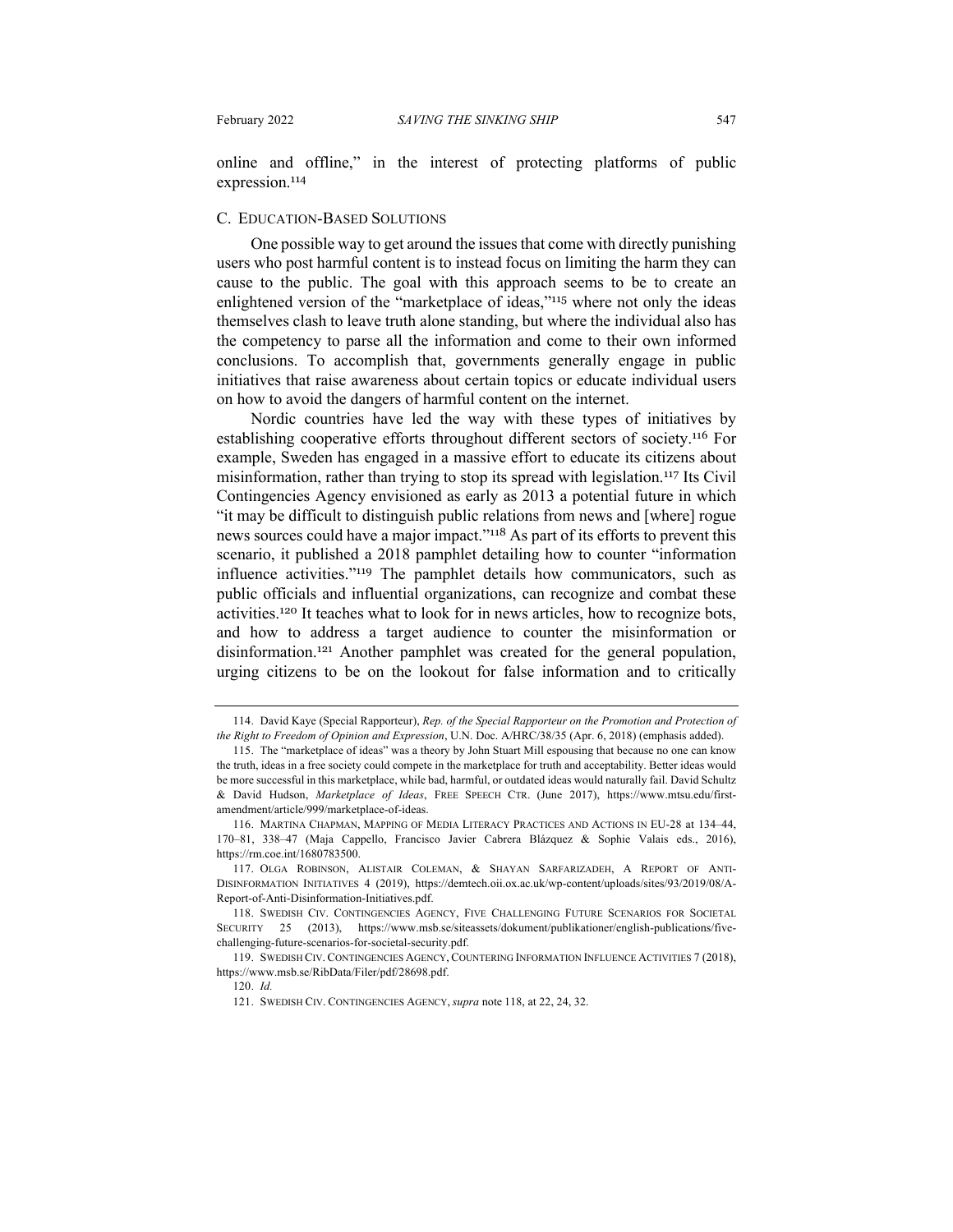appraise all sources.<sup>122</sup> And finally, these educational efforts have also been aimed at the country's youngest demographic, with popular cartoon character Bamse the Bear being recruited to help teach young children about the dangers of fake news.<sup>123</sup>

Other countries around the world have also pursued education to combat disinformation. Kenya, in partnership with the U.S. Embassy in the country, established the Young African Leaders Initiative (YALI) Checks campaign in 2018 to help young Kenyans learn to spot misinformation.<sup>124</sup> It teaches a threestep process: (1) stop before you share, (2) reflect on what you see or read, and (3) verify that the information is accurate.<sup>125</sup> The campaign website provides quizzes, workbooks, and games to help users understand and improve on their media literacy skills, and various events over the course of the program's first year provided additional support and learning opportunities.

So far, the educational approach seems to be quite effective. A few years after their programs went into effect, Nordic countries have ranked among the highest in Europe for media literacy, <sup>126</sup> and young Kenyans were ranked in the upper midrange for African countries.<sup>127</sup> But while the results are clear, the reasons for this success are not. For example, Finland (another Nordic country that has been seen internationally as a paragon for how to fight fake news) ranks highest in many other quality-of-life indices as well, causing some to interpret this fostering a better environment for education approaches, thus leaving less room for malicious actors to use misinformation to sow division.<sup>128</sup> Yet that fails to explain how Kenya, with a quality-of-life that is relatively much poorer<sup>129</sup> still managed to rank highly in comparison to other African countries. Further research should be conducted on the efficacy of these programs in different regions around the world and what factors are contributing to success.

<sup>122.</sup> SWEDISH CIV. CONTINGENCIES AGENCY, IF CRISIS OR WAR COMES 6 (2018), https://www.dinsakerhet.se/siteassets/dinsakerhet.se/broschyren-om-krisen-eller-kriget-kommer/om-kriseneller-kriget-kommer---engelska-2.pdf.

<sup>123.</sup> Lee Roden, *Why This Swedish Comic Hero Is Going to Teach Kids About Fake News*, THE LOCAL (Jan. 16, 2017), https://www.thelocal.se/20170116/why-this-swedish-comic-hero-is-going-to-teach-kids-about-fakenews-bamse.

<sup>124.</sup> *Ambassador Godec and U.S. Embassy Counter Fake News with Media Literacy Campaign*, U.S. EMBASSY IN KENYA (Mar. 14, 2018), https://web.archive.org/web/20190319142019/https:/ke.usembassy.gov/ ambassador-godec-u-s-embassy-counter-fake-news-media-literacy-campaign/.

<sup>125.</sup> *YALIChecks*, YOUNG AFR. LEADERS INITIATIVE, https://yali.state.gov/checks (last visited Jan. 24, 2022).

<sup>126</sup>. MARTIN LESSENKI, JUST THINK ABOUT IT. FINDINGS OF THE MEDIA LITERACY INDEX 2019, at 5 (2019).

<sup>127.</sup> *Critical but Less Creative: Media and Information Literacy Amongst Kenya's Youth*, DW AKADEMIE (Oct. 22, 2020), https://www.dw.com/en/critical-but-less-creative-media-and-information-literacy-amongstkenyas-youth/a-55273817.

<sup>128.</sup> Eliza Mackintosh, *Finland Is Winning the War on Fake News. What It's Learned May Be Crucial to Western Democracy*, CNN (May 2019), https://edition.cnn.com/interactive/2019/05/europe/finland-fake-newsintl/.

<sup>129.</sup> Kenya is ranked 143 on the UN Human Development Index, compared to Finland at rank 11. *Latest Human Development Index Ranking*, U.N. DEV. PROGRAMME, http://hdr.undp.org/en/content/latest-humandevelopment-index-ranking (last visited Jan. 24, 2022).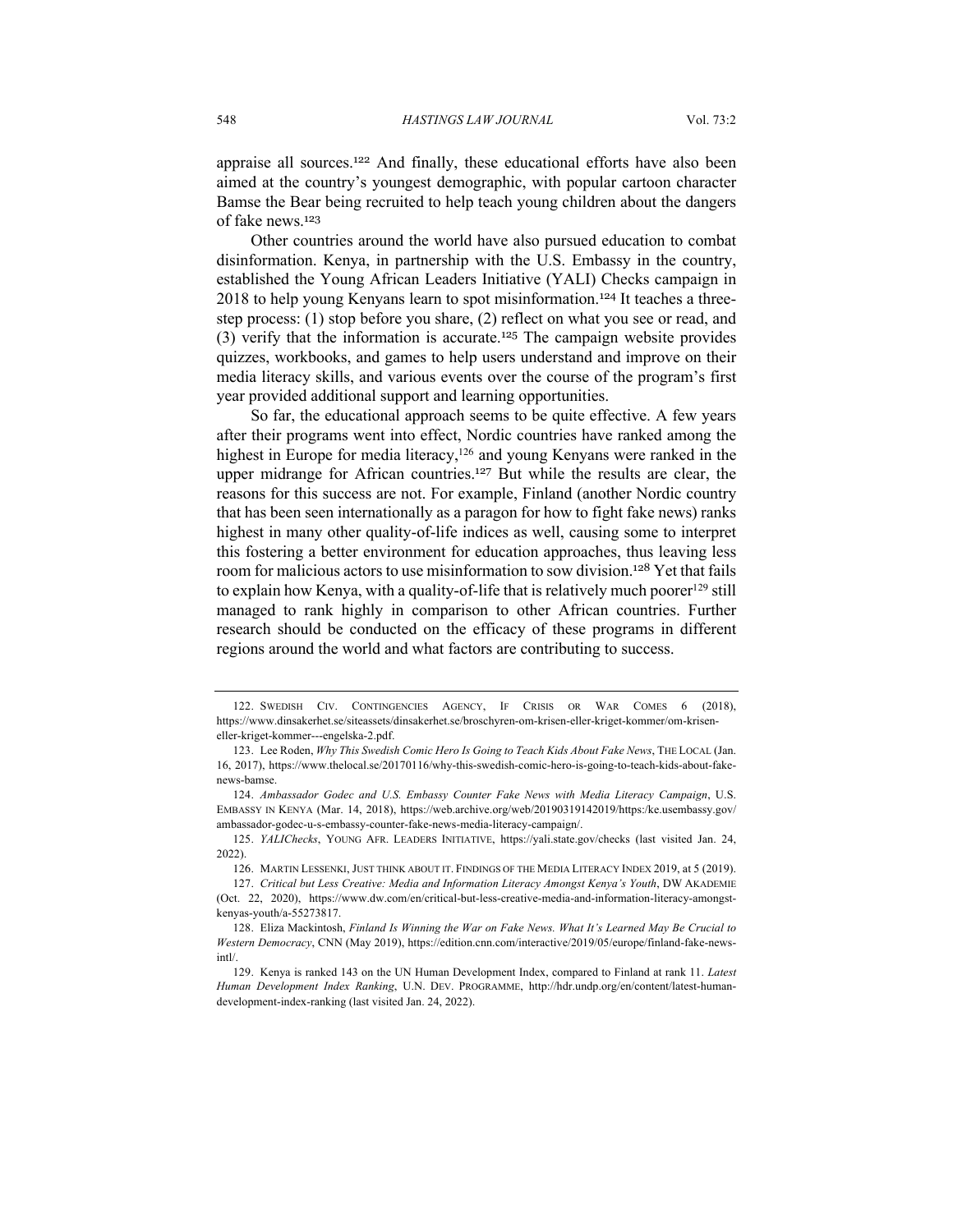#### V. APPLYING THESE APPROACHES TO THE UNITED STATES

#### A. GOVERNMENT-ENACTED SOLUTIONS

The current content moderation system in the United States is not working. Citizens, policymakers, and even the internet intermediaries themselves all agree on this one point. As such, it is time for the government to step in and assist with moderation efforts. Foundationally, this may be at odds with the idea of the United States' prized free market system, where companies should be at liberty to do what they want on their platforms. But the reality is that allowing the system to remain relatively free from government regulation has not resulted in a market solution to the dissemination of harmful content in the more than two decades since consumer internet access has become ubiquitous. Platforms have been pressured for years to find and implement solutions on their own, but the recent spike in disinformation shows that we are still far away from the day that such an approach can work.

Even the optimistic scenario in which platforms can independently moderate their content with reasonable success may not be a desirable one. The largest tech companies today possess near-monopolies on some of the most commonly used channels of communication and information dissemination.<sup>130</sup> For example: this Note was inspired by posts made by a government official on Twitter;<sup>131</sup> it was written and edited using software made by Microsoft;<sup>132</sup> and research on the competing views and approaches in this area was done using Google's search engine<sup>133</sup> on sites with content that is likely hosted on either Amazon, Google, or Microsoft's cloud services.<sup>134</sup> Allowing these massive private companies to unilaterally decide, with minimal requirements for accountability or transparency, what is and is not allowed on the internet, may lead to the rules of the web being determined by market forces and business decisions instead of morality and ethics.<sup>135</sup>

<sup>130.</sup> Kyle Langvardt, *Regulating Online Content Moderation*, 106 GEO. L. REV. 1353, 1385 (2018); Brian Fung, *Congress' Big Tech Investigation Finds Companies Wield 'Monopoly Power'*, CNN BUSINESS (Oct. 6, 2020, 9:12 PM), https://www.cnn.com/2020/10/06/tech/congress-big-tech-antitrust-report/index.html.

<sup>131.</sup> Ajit Pai (@AjitPai), TWITTER (Oct. 15, 2020, 11:30 AM), https://twitter.com/ajitpai/status/ 1316808733805236226?lang=en.

<sup>132.</sup> Microsoft Windows possesses 88% of the personal computer operating system market share. Nat Levy, *Windows 10 Market Share Passes 50% as Microsoft Continues to Dominate Traditional PC Market*, GEEKWIRE (Sept. 3, 2019, 6:53 AM), https://www.geekwire.com/2019/windows-10-market-share-passes-50-microsoftcontinues-dominate-traditional-pc-market ("The latest figures show how dominant Windows remains in the PC arena, with a market share of roughly 88 percent.").

<sup>133.</sup> Google's search engine accounts for more than 90% of all web searches made. Jeff Desjardins, *How Google Retains More Than 90% of Market Share*, BUS. INSIDER (Apr. 23, 2018, 4:35 PM), https://www.businessinsider.com/how-google-retains-more-than-90-of-market-share-2018-4.

<sup>134.</sup> Felix Richter, *Amazon Leads \$150-Billion Cloud Market*, STATISTA (July 5, 2021), https://www.statista.com/chart/18819/worldwide-market-share-of-leading-cloud-infrastructure-serviceproviders.

<sup>135.</sup> Langvardt, *supra* note 130, at 1387 ("Under such a system, the shape of free speech will be determined by popular opinion, market pressures, governmental pressures, and managerial conscience."); Rob Reich, Mehran Sahami & Jeremy M. Weinstein, *Facebook Isn't the Only Problem*, CNN BUS. (Oct. 14, 2021),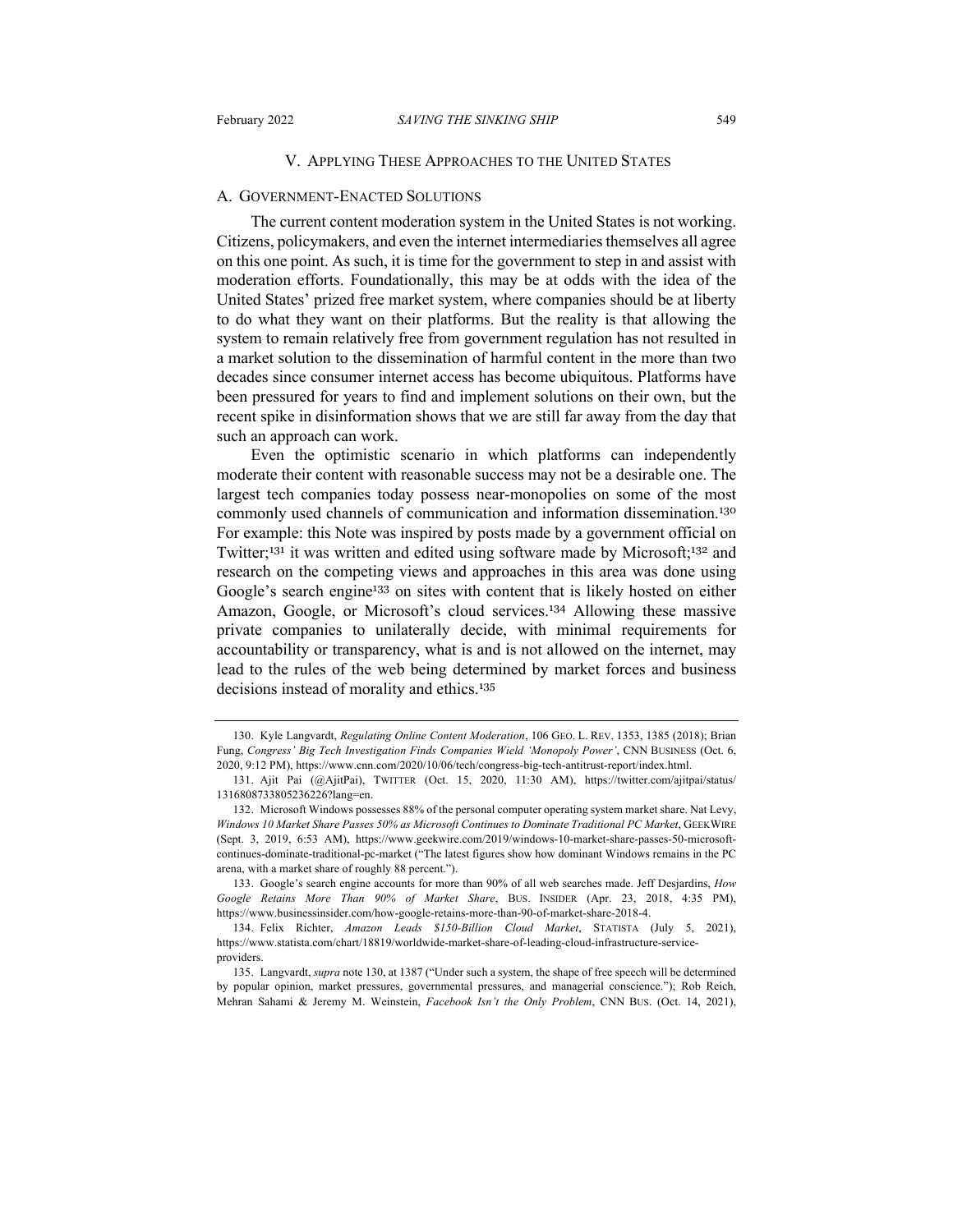#### 550 *HASTINGS LAW JOURNAL* Vol. 73:2

But while some government regulations will be necessary, regulations as strict as those seen abroad are likely not compatible with American society and its values. A NetzDG-esque system of strict rules and heavy fines focused on punishing platforms could stunt the growth of online communications, and even potentially run afoul of the Constitution as either a limitation on free speech or an excessive fine. Alternatively, attempts to crack down on dangerous users through lengthy prison terms and fines could go beyond necessary moderation for safety and instead become state suppression of speech. New regulation certainly needs to be enacted, but it must be done so in a way that minimally impacts the country's longstanding principles regarding speech and business operation. We can do this through a three-pronged approach involving a restructuring of the government's platform-based approach, a moderate increase in the user-focused disincentives for disinformation, and a heavy cross-sector push for more media literacy education.

### *1. Amending Section 230*

First, platform-focused regulations must undoubtedly resolve the Section 230 issue. While the foundational principles of the law are sound, it gives intermediaries too much protection for too little work and acts as a barrier to keeping them responsible for the things that happen on their platforms. During his presidential campaign, President Biden called for Section 230 to be revoked, but only for companies that knowingly propagate falsehoods.<sup>136</sup> This likely would not work for two reasons. First, the standard President Biden proposed seems simple on its face but would be confusing in practice. In the era of automated content algorithms that push out exactly the content that users are seeking themselves, what does it even mean to "knowingly propagate" a falsehood? One might say that Facebook or Twitter are not necessarily actively *choosing* to spread disinformation, as opposed to users abusing their platform's automated technology to do so (although President Biden argued that Facebook was knowingly propagating falsehoods).<sup>137</sup> And if a platform can only be held liable if, say, a human makes the final decision, what happens to a platform when its human content moderator makes a close judgment call, or its software engineer tweaks the algorithm? Basing the standard on subjective knowledge could create many difficult situations and unintended consequences.

Second, the standard seems to conflict with the good faith exception and may disincentivize moderation. There is an immense amount of content that is

https://www.cnn.com/2021/10/14/perspectives/facebook-frances-haugen-big-tech-regulation/index.html ("But the push to scale new technologies quickly and achieve market dominance makes it even more likely that societal harms aren't fully considered until the negative consequences become evident and inescapable.").

<sup>136.</sup> Editorial Board, *Joe Biden Former Vice President of the United States*, N.Y. TIMES (Jan. 17, 2020), https://www.nytimes.com/interactive/2020/01/17/opinion/joe-biden-nytimes-interview.html.

<sup>137.</sup> *Id.* ("It should be revoked because [Facebook] is not merely an internet company. It is propagating falsehoods they know to be false . . . .").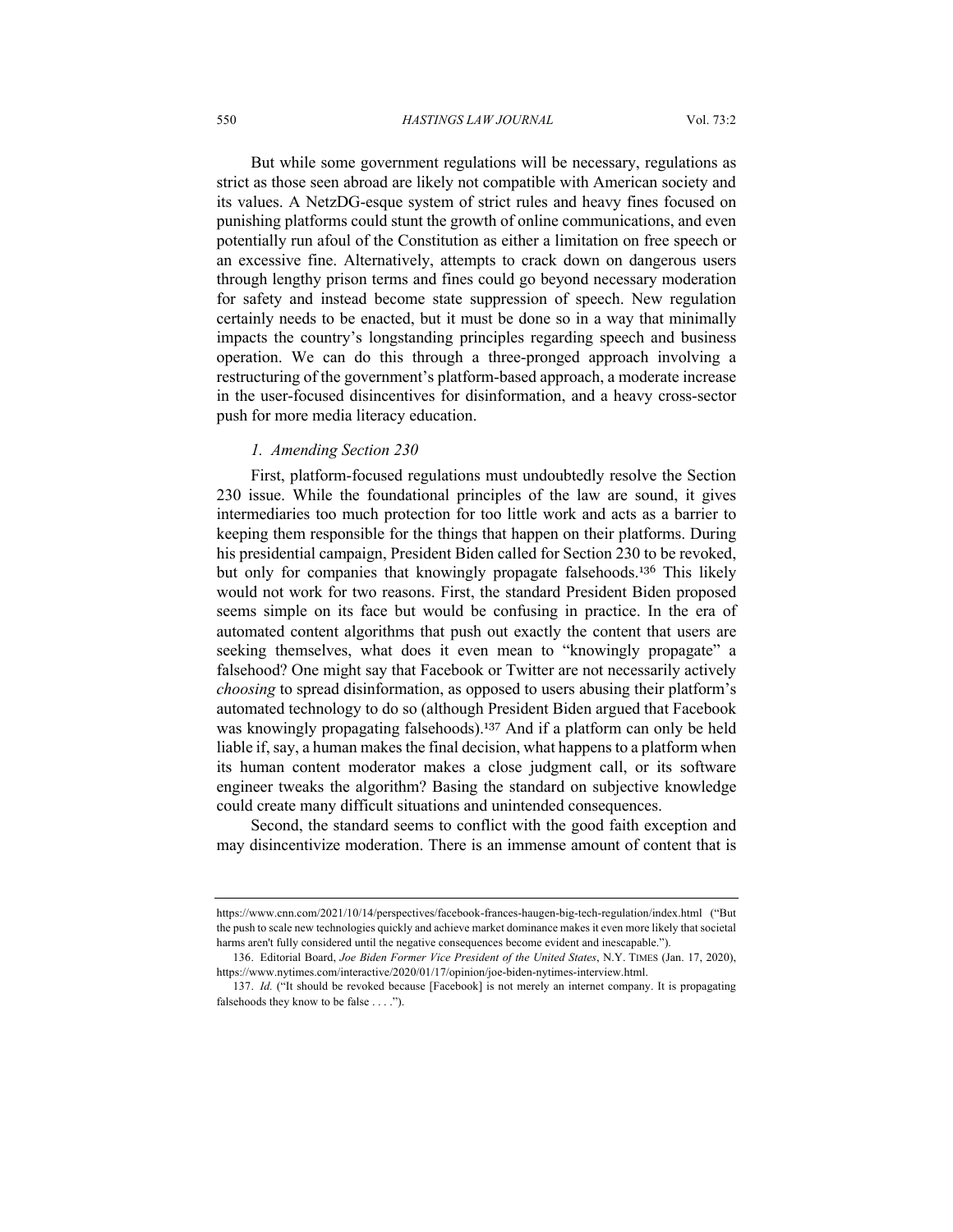posted daily on the internet.<sup>138</sup> Why would a platform bother to moderate any of it in good faith and work hard to protect its users when that good faith could just as easily be labeled as propagation? Platforms would then run the risk of making a mistake (or even simply an unpopular decision), being stigmatized for it, and losing all their Section 230 protection. The rational-actor CEO of any platform in such a situation would instead choose to turn a blind eye to content moderation beyond what is necessary, bringing the whole issue back to where it started in 1996.

Section 230 should stand but be amended to create a higher bar than "good faith" necessary to obtain the exemption for moderation.<sup>139</sup> As is, the exemption is inherently subjective and allows for an "I'm trying my best" defense to liability for platforms to fall back on. We live in the age of information and data, and the standards for liability should reflect this. Therefore, Congress should transition to an *objective* standard for whether platforms are moderating in such a way that they should get some relief for the posts they do happen to miss. Platforms big and small collect data on content they moderate<sup>140</sup>, so that data could be repurposed to create an objective metric for the success or failure of the platform's moderation. Perfection is impossible, and the effectiveness of approaches may wax and wane, but if, very roughly speaking, 99.5% of harmful content is removed within twenty-four hours of it being posted,<sup>141</sup> then that platform should qualify for protection for liability. Otherwise, they would be subject to a reasonable amount in fines based on a multitude of factors, such as the nature of the content, the harm caused, and the contribution of the content to public discourse. This way, companies that are loosely moderating and catching very little harmful content are not automatically given protection, and all companies are given a concrete goal to strive for in improving their content moderation systems.

<sup>138.</sup> In 2018, it was estimated that 2.5 quintillion bytes of data were created each day. Bernard Marr, *How Much Data Do We Create Every Day? The Mind-Blowing Stats Everyone Should Read*, FORBES (May 21, 2018, 12:42 AM), https://www.forbes.com/sites/bernardmarr/2018/05/21/how-much-data-do-we-create-every-daythe-mind-blowing-stats-everyone-should-read/?sh=4f61a7bc60ba.

<sup>139.</sup> Facebook, Google, and Twitter's CEOs suggested this kind of change to Section 230 in a March 25, 2021 appearance before the House Energy and Commerce Committee. Dylan Byers, *Zuckerberg Calls for Changes to Tech's Section 230 Protections*, NBC NEWS (Mar. 24, 2021, 6:44 AM), https://www.nbcnews.com/ news/rcna486. Their suggestion additionally called for a proportionality element to the standard, where smaller companies with fewer resources to devote to moderation are held to a lower standard than larger companies.

<sup>140.</sup> *See, e.g.*, *Rules Enforcement*, TWITTER (Jan. 11, 2021), https://transparency.twitter.com/en/reports/ rules-enforcement.html#2020-jan-jun; Guy Rosen, *Community Standards Enforcement Report*, FACEBOOK (Feb. 11, 2021), https://about.fb.com/news/2021/02/community-standards-enforcement-report-q4-2020.

<sup>141.</sup> To be sure, 0.5% of all harmful posts making it through filters would still result in thousands, if not millions of posts evading detection. *See* Marr, *supra* note 138. The threshold suggested is simply an example of how such a system might work; in practice, the cutoff point may have to be much higher, or it may have to vary based on the size of a given platform's userbase.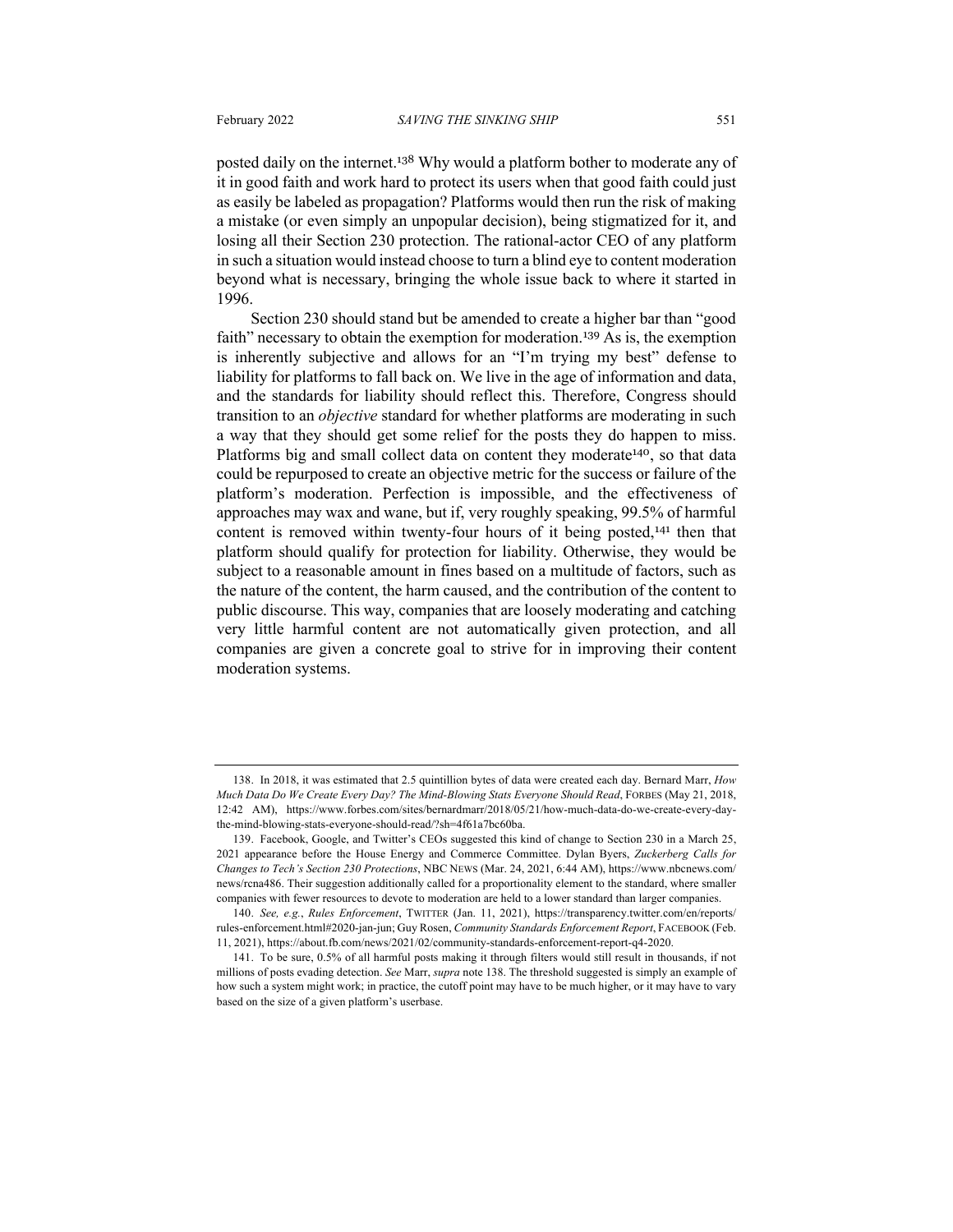### *2. Creating a Government Body to Help Standardize Content Guidelines and Platform Enforcement*

To avoid a NetzDG situation<sup>142</sup> in which platforms avoid harsh fines by erring on the side of caution and removing broad amounts of content to bring up their metrics, the federal government should additionally cooperate with platforms to provide independent oversight for the review process and ensure that policies are fair and consistently enforced. This can be done either through an independent federal agency or the judiciary. While this involvement should avoid going as far as enforcement of state-created rules or guidelines, like what the UK suggested in its white paper,<sup>143</sup> this body should at minimum  $(1)$  help platforms standardize their rules as to what content is acceptable, and (2) provide an arbitration process for content moderation decisions that users believe are incorrect. Facebook implemented an independent review board in 2020,<sup>144</sup> which operates similarly to how an appellate court might hear a discretionary appeal.<sup>145</sup> Some praise it for setting new precedents for how platforms can approach self-moderation,<sup>146</sup> and others have raised concerns about the scope of its review and the extent of its actual authority over Facebook decisions and policy.<sup>147</sup> The government could look to build further on this concept and design its own body for appeals with input from platforms and industry experts. Alternatively, the government could work in tandem with the Oversight Board and its future counterparts at other platforms by providing them with the necessary guidance and resources to tackle the amount of content they are required to moderate daily.

#### *3. Increasing Individual Disincentives for Disinformation*

Because only regulating platforms does not address the core issue of malicious netizens, user-focused laws will still be a necessary evil in a holistic and effective content moderation solution. Currently, federal law provides for fines and prison terms for those who spread false information, but only on very specific topics.<sup>148</sup> These penalties are also increased significantly if the

<sup>142.</sup> *See supra* Subpart IV.A.

<sup>143.</sup> WRIGHT & JAVID, *supra* note 90.

<sup>144.</sup> *Oversight Board Charter*, OVERSIGHT BD., https://www.oversightboard.com/governance (last visited Jan. 24, 2022).

<sup>145.</sup> Users can appeal Facebook's decisions to the board, submit materials to argue its case to the board, and then a five-member panel will vote and provide a written opinion on the decision they reach. Kate Klonick, *The Facebook Oversight Board: Creating an Independent Institution to Adjudicate Online Free Expression*, 129 YALE L.J. 2418, 2469–74 (2020).

<sup>146.</sup> *Id.* at 2418 ("Ultimately, the Feature concludes that the Facebook Oversight Board has great potential to set new precedent for user participation in private platforms' governance and a user right to procedure in content moderation.").

<sup>147.</sup> Taylor Hatmaker, *Facebook's Controversial Oversight Board Starts Reviewing Content Moderation Cases*, TECHCRUNCH (Oct. 22, 2020), https://techcrunch.com/2020/10/22/facebook-oversight-boardcontroversy.

<sup>148.</sup> 18 U.S.C. § 35 (1994).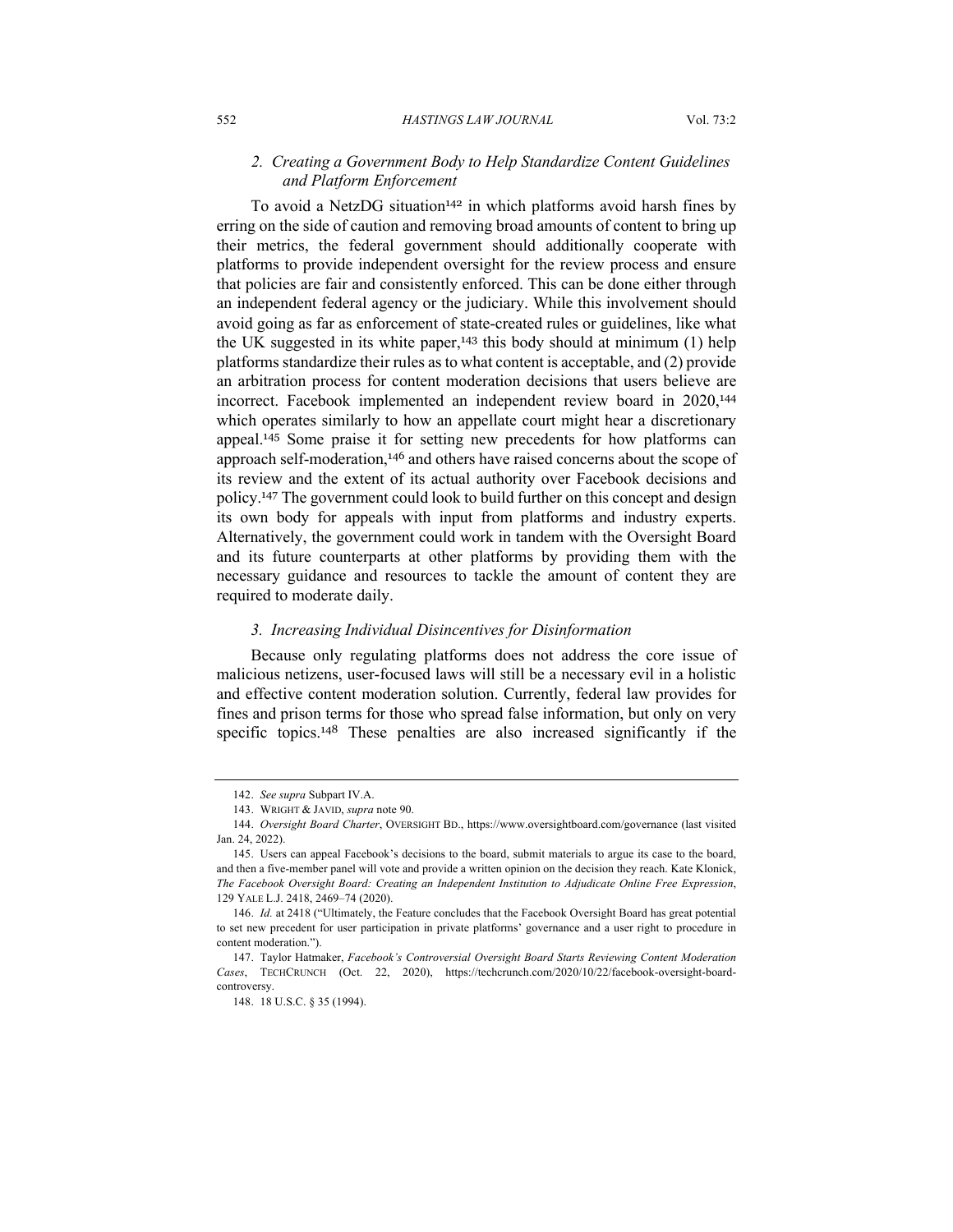information leads to serious bodily injury or death.<sup>149</sup> However, there are no applicable laws for the more common types of disinformation seen on online platforms today, like political or medical disinformation. Therefore, Congress should look to create an analog to these statutes for those types of disinformation but should take care to limit its application only to situations in which the information leads to injury or death. A statute too broad in its potential application, like the one found in Singapore,<sup>150</sup> could be dangerous in the hands of government officials who could abuse the statute to suppress opposition viewpoints. Limiting it scope to only cases where injury or death occurs would thereby require a minimum threshold result to take place before the statute could be invoked, preventing abuse.

#### *4. Implementing Education Programs through a Cross-Sector Push*

It seems from the results abroad that education may be the most effective weapon against disinformation, while simultaneously being least intrusive on First Amendment rights. Media literacy programs for students have been sporadically introduced throughout several cities and states,<sup>151</sup> and there has been a recent push for state legislation requiring media literacy to be incorporated into the curriculum, <sup>152</sup> but much more can still be done. Schoolage Americans, or those under eighteen, comprise only a quarter of the population,<sup>153</sup> leaving the other three-quarters without much in terms of media literacy resources. Many of the victims of disinformation are typically older and did not grow up with the internet as a core part of their lives.<sup>154</sup> Providing more resources for this large portion of the population to learn media literacy skills could be an important step towards solving the issue.

To address this gap, there should be a cross-sector push, like those in the Nordic countries, to bring these programs to as many people as possible. Nonprofits could establish programs to help reach those who are older, or employers could run training sessions for their employees. Traditional media outlets could make use of their reach to send out public services announcements or promote media literacy programs to a broader audience. Full-population media literacy may take decades to achieve, but any small step taken toward increasing the percentage of the media-literate population is a step towards reducing the effects and harms of disinformation campaigns.

<sup>149.</sup> 18 U.S.C. § 1038 (2006).

<sup>150.</sup> Protection from Online Falsehoods and Manipulation Act, No. 18 of 2019, pt. 3 s 10 (Sing).

<sup>151.</sup> Alina Tugend, *These Students Are Learning About Fake News and How to Spot It*, N.Y. TIMES (Feb. 20, 2020), https://www.nytimes.com/2020/02/20/education/learning/news-literacy-2016-election.html.

<sup>152.</sup> MEDIA LITERACY NOW, U.S. MEDIA LITERACY POLICY REPORT 2020 6 (2020), https://medialiteracynow.org/wp-content/uploads/2020/01/U.S.-Media-Literacy-Policy-Report-2020.pdf.

<sup>153.</sup> *QuickFacts*, U.S. CENSUS BUREAU, https://www.census.gov/quickfacts/fact/table/US/AGE2951# AGE295219 (last visited Jan. 24, 2022).

<sup>154.</sup> Alexa Lardieri, *Older People More Susceptible to Fake News, More Likely to Share It*, U.S. NEWS (Jan. 9, 2019), https://www.usnews.com/news/politics/articles/2019-01-09/study-older-people-are-more-susceptibleto-fake-news-more-likely-to-share-it.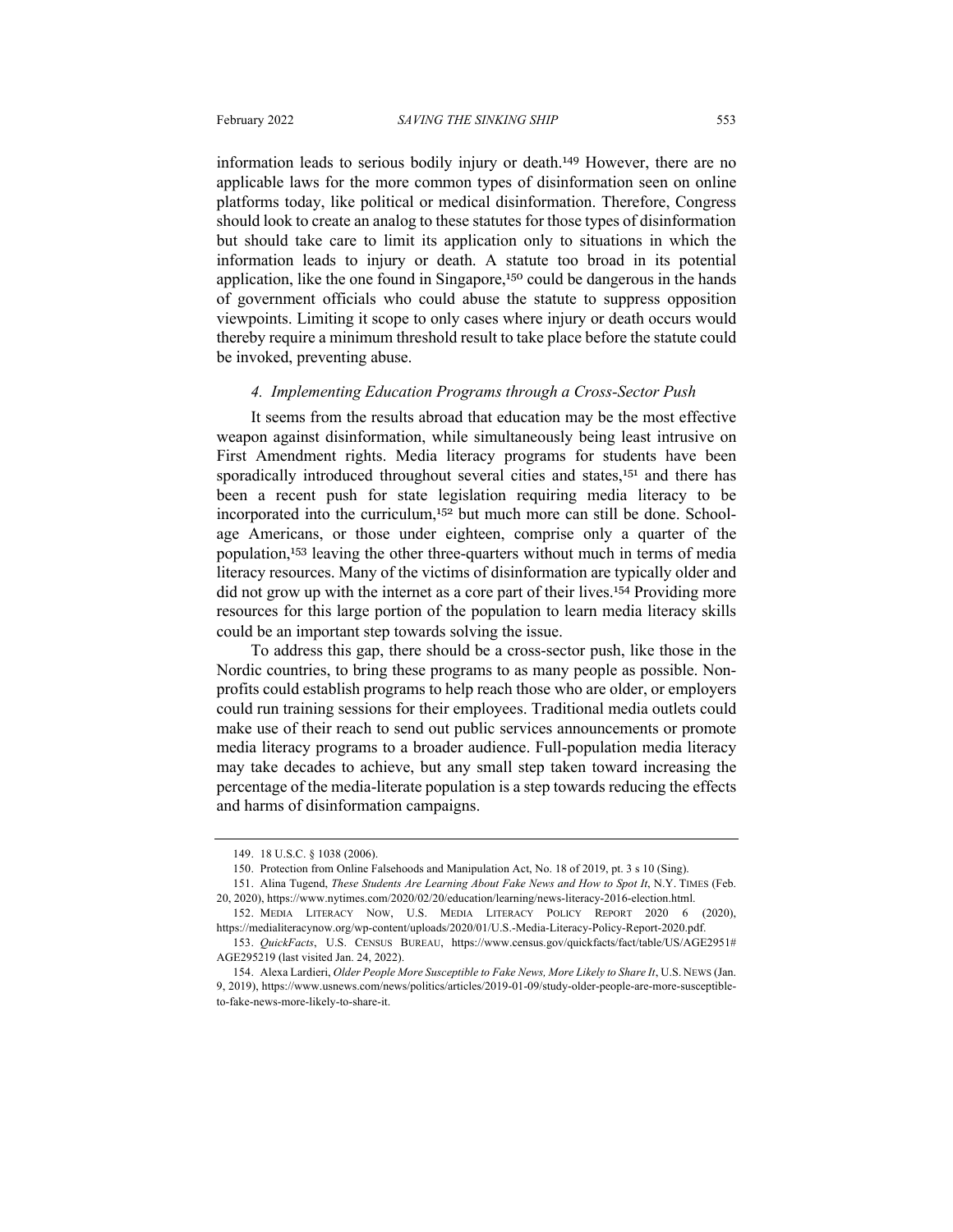#### B. PLATFORM-ENACTED SOLUTIONS

Action by the government does not necessarily mean that platforms can sit back and do nothing. Because the above approaches opt for only a baseline level of control and regulation over how platforms choose to operate, it will also be important for platforms themselves to develop effective systems to moderate their content so they can keep their users safe and qualify for their immunity.

The internet was originally seen as a place where people, no matter how far away, could come together to form communities with each other. But today, companies that run the largest online platforms seem to act more like quasigovernments than they do tools to help users create communities. They are the judge, jury, and executioner of their own platforms: they create their own rules and guidelines that users must follow, make internal content moderation decisions on whether users have violated those rules, and then carry out punishment themselves. For most of the larger platforms, nothing keeps them accountable for their moderation actions beyond the occasional social outrage and cycle of bad press. Users are completely locked out of the decision-making process, and often have no idea what is going on internally at the company. It is no surprise that some groups feel like the biggest tech companies are actively working to stifle certain viewpoints given the lack of clarity surrounding how platform rules are enforced.<sup>155</sup>

#### *1. Designing Platform Content Guidelines Around Their Communities*

To remedy these issues of size and transparency, we should look to rebuild platforms and their rules from the ground up. If users can be likened to the citizens, and the platforms to the government, then platforms could be designed to provide users with a say in what the rules and guidelines the platform enforces are. After all, *community* standards or guidelines, by definition, must be enacted based on the desires of the *community* itself. In doing this, community standards should be specific, and vary from location to location and group to group. Mark Zuckerberg envisioned the Oversight Board to "reflect[] the social norms and values of people all around the world," but critics argue that there can be no such thing as a global set of shared values that can govern across all online content.<sup>156</sup>

Reddit approaches this issue by returning to an older system not unlike American federalism. Rather than providing users with one huge, messily organized ocean of information that they can wade through, the site's content is all divided into user-created communities (called "subreddits") that each house discussion on a specific topic, like a sport or a political affiliation. While there are general commonsense sitewide rules that all users must follow (such as respecting other users' privacy or refraining from posting illegal content),<sup>157</sup> each subreddit's members are free to create and enforce their own rules tailored

<sup>155.</sup> *See* Chappell & Tsioulcas, *supra* note 52.

<sup>156.</sup> Klonick, *supra* note 145, at 2474–75.

<sup>157.</sup> *Reddit Content Policy*, REDDIT (Apr. 15, 2021), https://www.redditinc.com/policies/content-policy.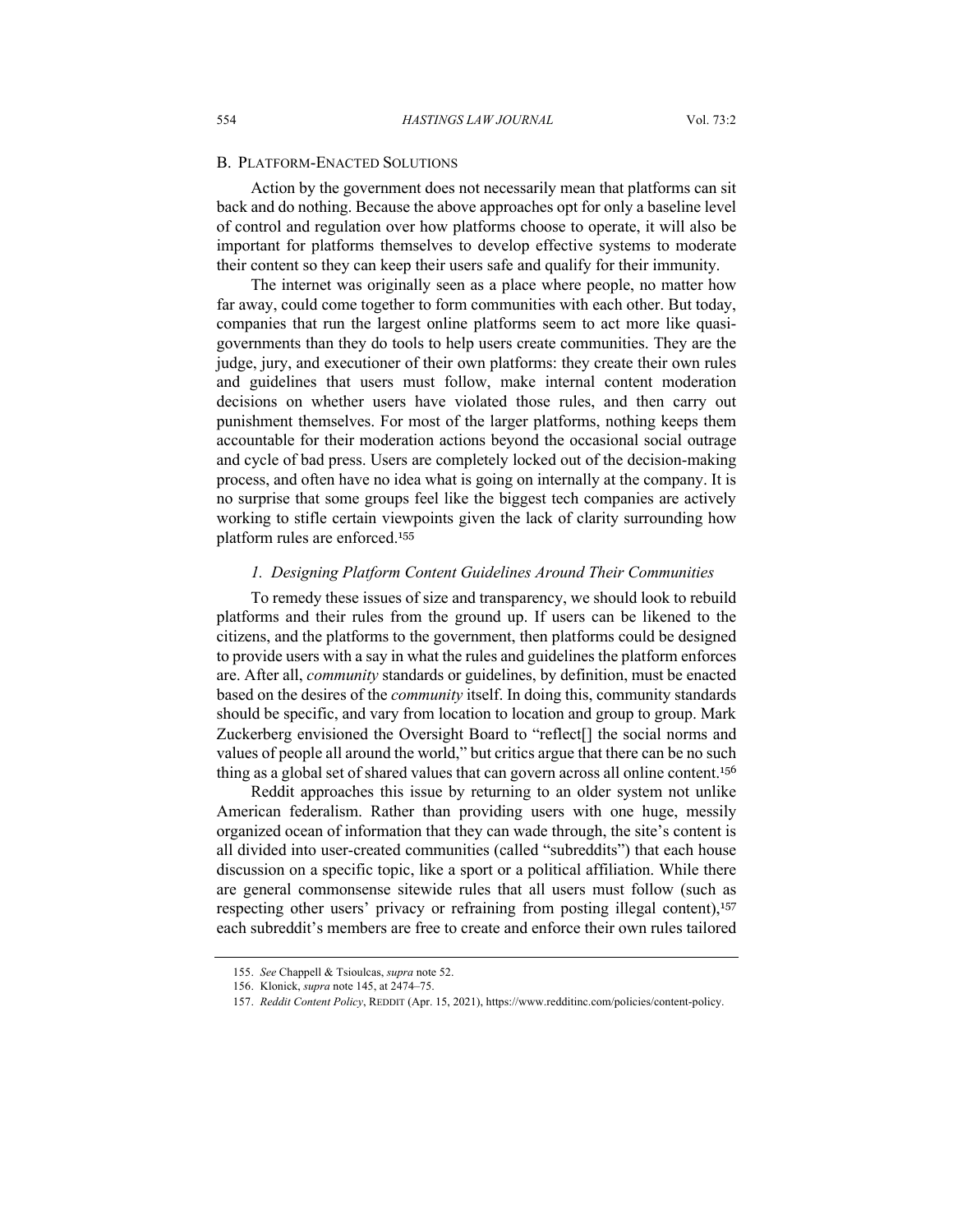specifically for their content.<sup>158</sup> This brings some transparency<sup>159</sup> to the moderation process, allowing users to feel like they have a part in the system and are in control of their own communities. An analog to this could be implemented at all kinds of online platforms, from new social media to oldschool forums. For example, Twitter recently announced the implementation of its own "Birdwatch" program, which would allow users to participate in identifying and countering misinformation by empowering them to identify information in Tweets and add context in the form of supplemental information.<sup>160</sup>

An alternative, or perhaps a supplement, to dividing existing platforms into smaller subcommunities would be to encourage the growth of small or mediumsized platforms. Large platforms like Facebook or YouTube benefit immensely from the network effect, whereby their large user base makes them the "place to be," attracting more users that want to be on the same platforms as people they want to connect with.<sup>161</sup> But this comes with two main costs. First, users join Facebook not because it has tools that no other social media platform does, but because they often feel like they have no other option to avoid being left out of the conversation.<sup>162</sup> This immense population makes large platforms prime targets for abuse by malicious individuals or foreign social media campaigns that want to influence as large of an audience as possible. Second, community moderation on these large platforms can often be difficult to encourage, because the average user lacks any incentive to volunteer their time to help a multibilliondollar corporation solve its issues.<sup>163</sup>

A natural solution to these problems is to encourage user migration to smaller social media platforms. When online discourse is happening not between faceless names on the internet, but between people in close-knit social groups, there can be more incentives for users to abide by rules of conduct and keep others on the platform accountable. While these small platforms could never fully make a Facebook-sized platform completely obsolete, they are not designed with that goal in mind. Instead, they cater to specific niches and groups by altering their scope and purpose. One example of this is Front Porch Forum, a hyperlocal social media platform that limits membership and discussion to

<sup>158.</sup> *Reddit 101*, REDDIT (Nov. 22, 2016), https://www.reddit.com/wiki/reddit\_101 ("Don't think of Reddit as one giant community. This site is made up of 'sub'reddits, which are all their own communities. Every single post you see on this site belongs to its own community, with its own set of users, and with its own set of rules.").

<sup>159.</sup> Some have argued that this system still does not bring enough transparency to the platform. Prerna Juneja, Deepika Rama Subramanian & Tanushree Mitra, *Through the Looking Glass: Study of Transparency in Reddit's Moderation Practices*, 4 PROCS. ACM ON HUM.-COMPUT. INTERACTION, no. 4, 2020, at 1 ("Our results reveal a lack of transparency in moderation practices.").

<sup>160.</sup> Keith Coleman, *Introducing Birdwatch, a Community-Based Approach to Misinformation*, TWITTER: BLOG (Jan. 25, 2021), https://blog.twitter.com/en\_us/topics/product/2021/introducing-birdwatch-a-communitybased-approach-to-misinformation.

<sup>161.</sup> Caroline Banton, *Network Effect*, INVESTOPEDIA (Apr. 3, 2021), https://www.investopedia.com/terms/ n/network-effect.asp.

<sup>162.</sup> Venkatesh, *supra* note 55, at 21:55.

<sup>163.</sup> *Id.* at 26:23.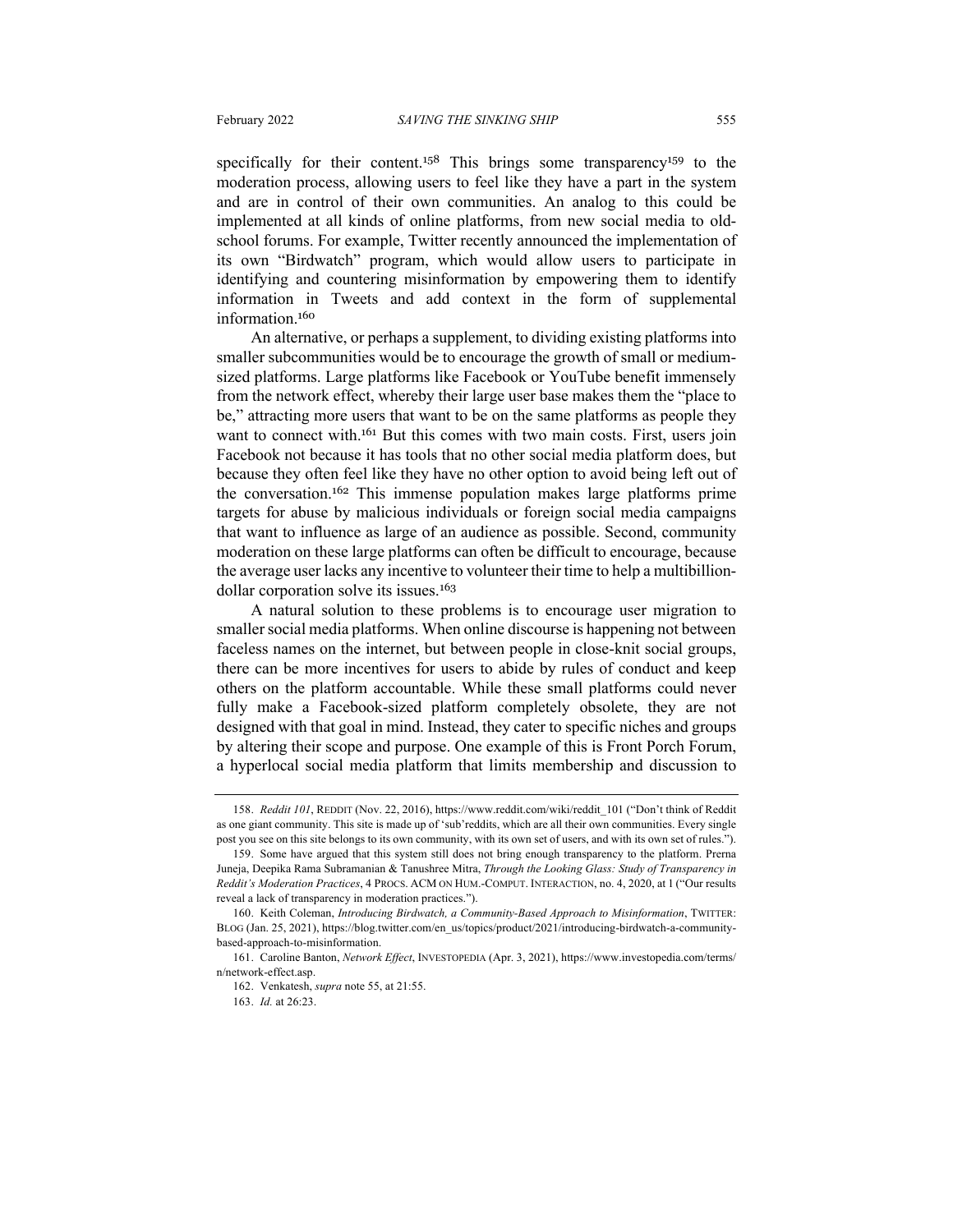residents of the same neighborhoods in Vermont, parts of New York state, and one town in Massachusetts and New Hampshire each.<sup>164</sup> In this more intimate setting, where all the users live only minutes away from each other, everyone has a vested interest in keeping discussion in their neighborhoods civil and healthy. It also allows for more localized moderation that adheres to the norms of the participating neighborhoods.<sup>165</sup>

#### *2. Using Algorithms Alongside Community Moderation*

The use of algorithms, especially for moderation, will also be an important issue for platforms going forward. As mentioned earlier, there are myriad issues with the current implementations of automated moderation on social media platforms.<sup>166</sup> However, having some flaws does not mean they should be abandoned completely; they are still a powerful tool that allows for much of the harmful content uploaded online to be stopped before anyone is harmed by it. Instead, the issue with algorithms stems from their current elevation to a status where they are regarded as the solution to all problems that might arise in content moderation. <sup>167</sup> With that as a basis, platforms can use algorithms as an excuse to defend their decisions as scientifically impartial.<sup>168</sup>

Unfortunately, belief in a supreme moderation system that works in mysterious ways and engaging in blind adherence to its decisions abandons critical thinking in favor of technophilia. Algorithms should instead be viewed as tools that serve human ends, rather than ones that rule over our discourse. If platforms truly want to play a part in creating safe communities and giving users voices on the internet, they need to both clarify exactly how their algorithms work and give users at least some input into how the systems are designed. Companies are understandably hesitant to do this, as it would involve being very open with how proprietary technologies core to their business models work. In some cases, complete transparency may be impossible as machine learning creates algorithms that function in ways that are increasingly beyond human

168. Gorwa et al., *supra* note 48, at 12 ("[A]utomation is associated with a 'scientific' impartiality that is inherently attractive to platform companies, one that additionally lets them keep their decisions 'non-negotiable' and hidden from view.") (internal citations omitted).

<sup>164.</sup> *Where is Front Porch Forum Available?*, FRONT PORCH F., https://frontporchforum.com/aboutus/service-area (last visited Jan. 24, 2022).

<sup>165.</sup> *See* Venkatesh, *supra* note 55, at 27:55. Front Porch Forum employs "professional online community managers," but allows neighborhoods themselves to dictate the boundaries of conversation. *See Is FPF for Me?*, FRONT PORCH F., https://frontporchforum.com/isfpfforme (under "Is FPF moderated?") (last visited Jan. 24, 2022).

<sup>166.</sup> *See supra* Subpart III.A (discussing some of the issues with the current implementation of moderation algorithms).

<sup>167</sup>. Sarah Jeong, *AI is an Excuse for Facebook to Keep Messing Up*, THE VERGE (Apr. 13, 2018, 2:41 PM), https://www.theverge.com/2018/4/13/17235042/facebook-mark-zuckerberg-ai-artificial-intelligence-excusecongress-hearings ("Mark Zuckerberg dodged question after question by citing the power of artificial intelligence. Moderating hate speech? AI will fix it. Terrorist content and recruitment? AI again. Fake accounts? AI. Russian misinformation? AI. Racially discriminatory ads? AI. Security? AI.").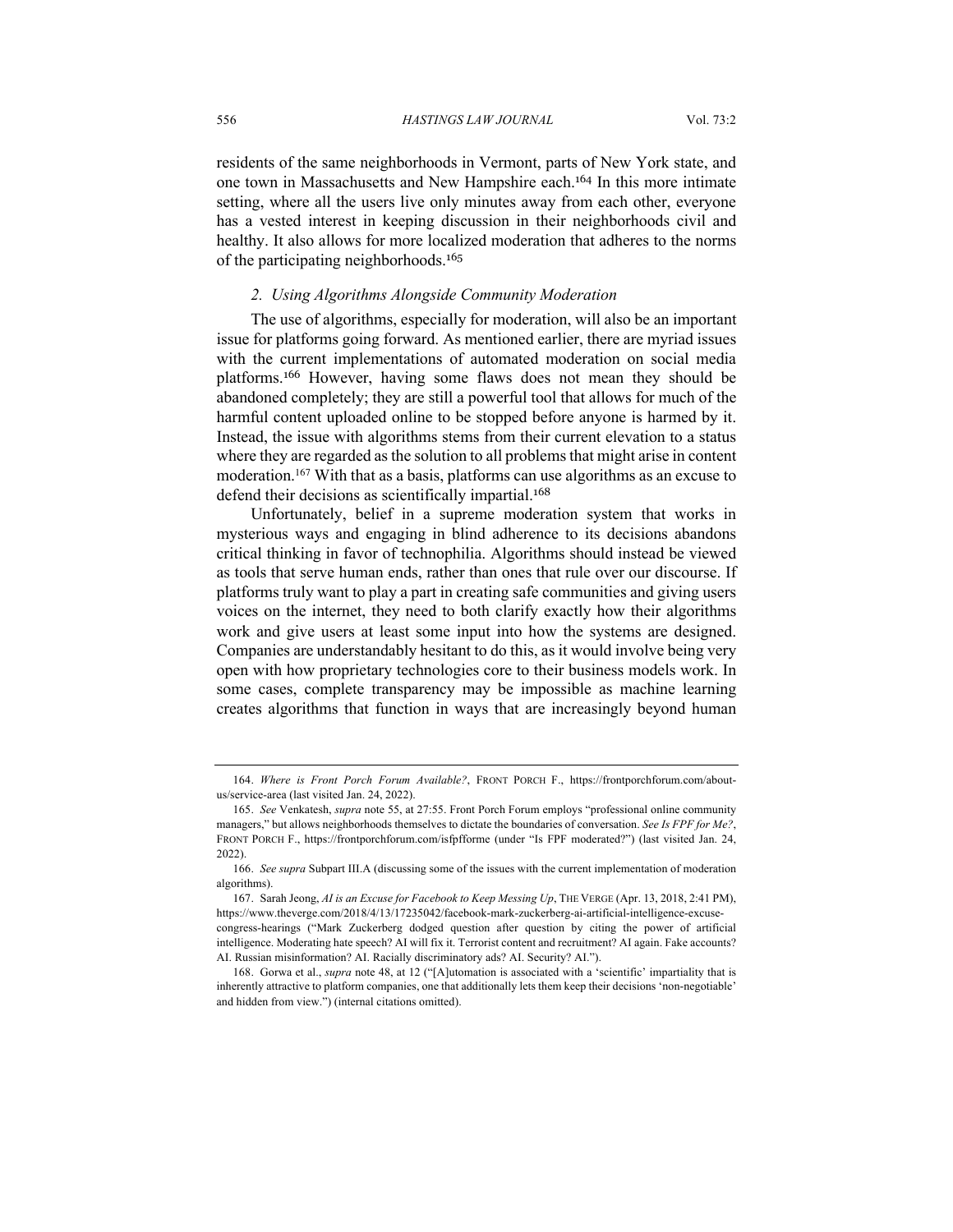comprehension.<sup>169</sup> However, disclosure does not necessarily have to include any code—the general design framework would be enough of a starting point. For example, what problems was the system designed to solve? What did the designers identify as key contributors to that problem? What does successful implementation look like? By giving users both insight and input into how these questions are answered, algorithms can be adjusted in ways to better suit the needs of a platform's users.

#### **CONCLUSION**

While the internet has grown immensely, it has also evolved beyond its original role as a tool to let people communicate and access information. The present laissez-faire system of internet governance has its merits, but it is flawed operating on its own. The time has come for the government to step up and correct some of the major issues plaguing online platforms today. This correction would not and should not result in a state monopoly over the internet. With slight changes to how platforms are held liable for user-generated content, stronger deterrents for the creation of dangerous disinformation, and a nationwide cross-sector push towards media literacy, these issues could be remedied without significantly inhibiting our most foundational principle of speech.

<sup>169.</sup> Dallas Card, *The "Black Box" Metaphor in Machine Learning*, TOWARDS DATA SCI. (July 5, 2017), https://towardsdatascience.com/the-black-box-metaphor-in-machine-learning-4e57a3a1d2b0.